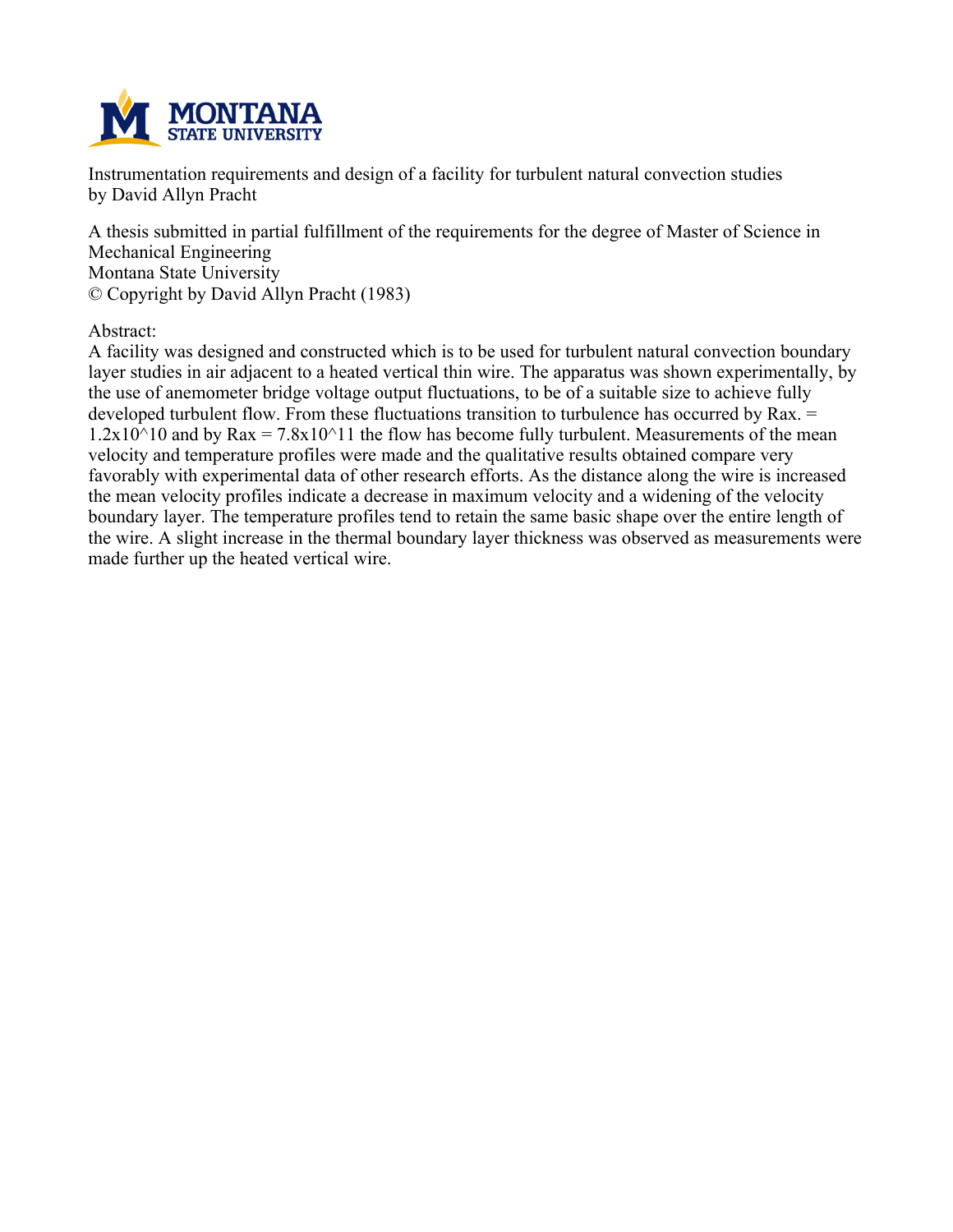# INSTRUMENTATION REQUIREMENTS AND DESIGN OF A FACILITY FOR TURBULENT NATURAL CONVECTION STUDIES

by

David Allyn Pracht

A thesis submitted in partial fulfillment of the requirements for the degree

of

Master of Science

İn

Mechanical Engineering

MONTANA STATE UNIVERSITY Bozeman, Montana

March 1983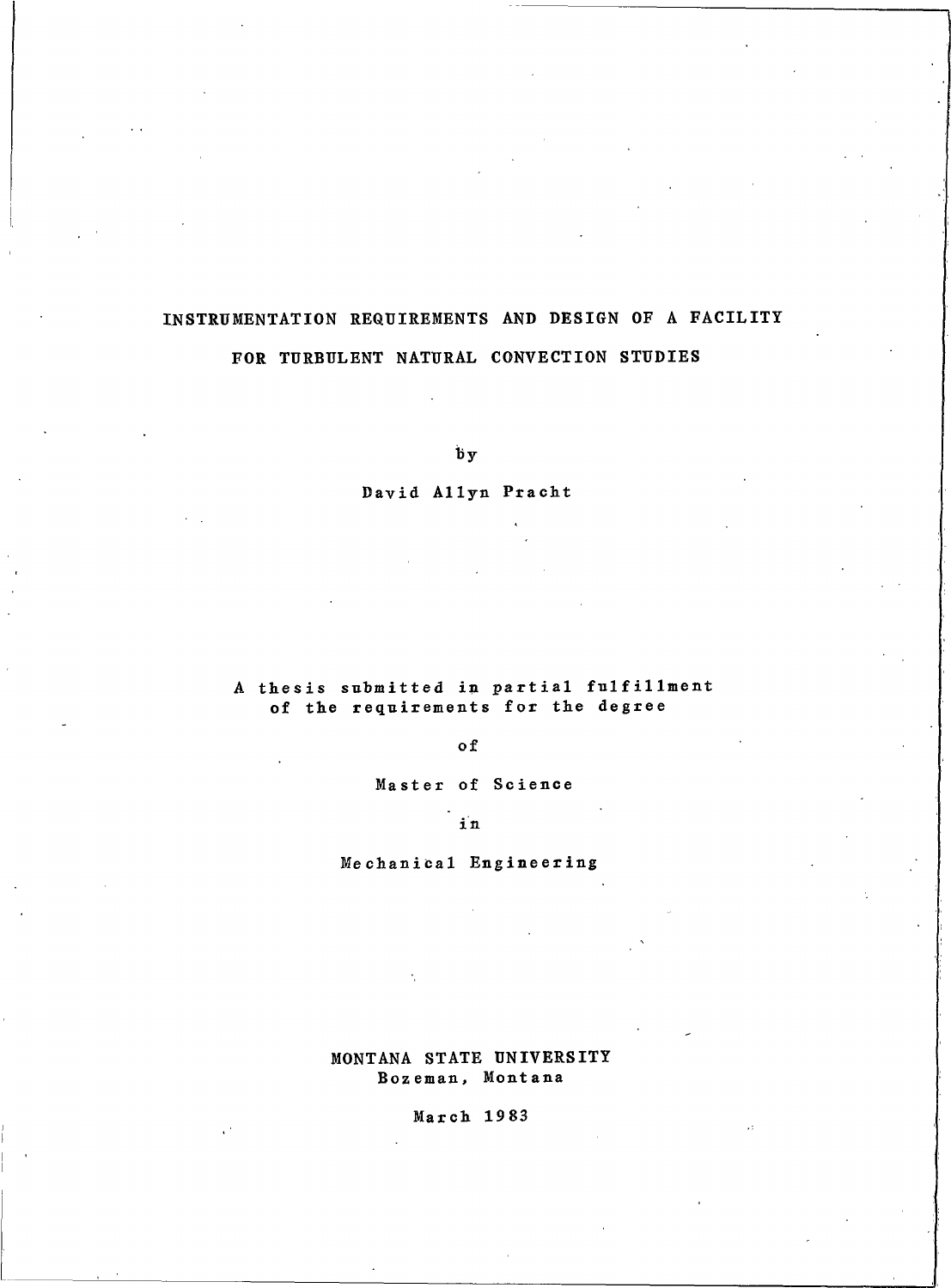MAIN LIB. N378  $P882$ cop.2

**APPROVAL** 

of a thesis submitted by

### David Allyn Pracht

This thesis has been read by each member of the thesis committee and has been found to be satisfactory regarding content, English usage, format, citations, bibliographic style, and consistency, and is ready for submission to the College of Graduate Studies.

 $\frac{3/1/83}{\text{Date}}$ 

William Mailindale Committee

Approved for the Major Department

 $\frac{3}{\text{Date}}$ 

Dennis O. Blackhetter

Approved for the College of Graduate Studies

 $3 - 3 - 83$ 

Michael Malore

Graduate Dean

Date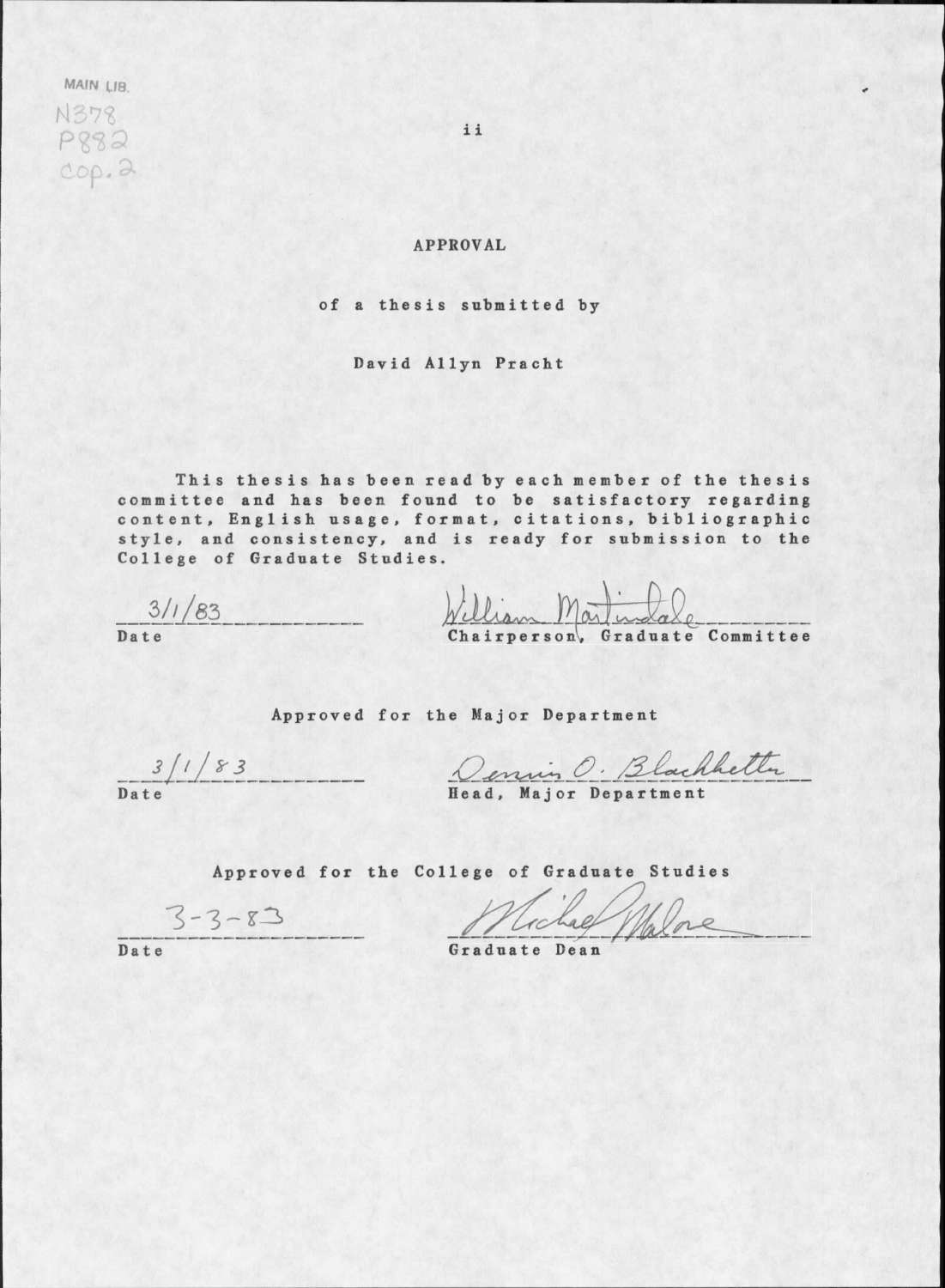## STATEMENT OF PERMISSION TO USE

In presenting this thesis in partial fulfillment of the requirements for a master's degree at Montana State University, I agree that the Library shall make it available to borrowers under rules of the Library. Brief quotations from this thesis are allowable without special permission, provided that accurate acknowledgment of source is made.

Permission for extensive quotation from  $\mathbf{o}$   $\mathbf{r}$ reproduction of this thesis may be granted by my major professor, or in his absence, by the Director of Libraries when, in the opinion of either, the proposed use of the material is for scholarly purposes. Any copying or use of the material in this thesis for financial gain shall not be allowed without my written permission.

Signature З RЗ Date

iii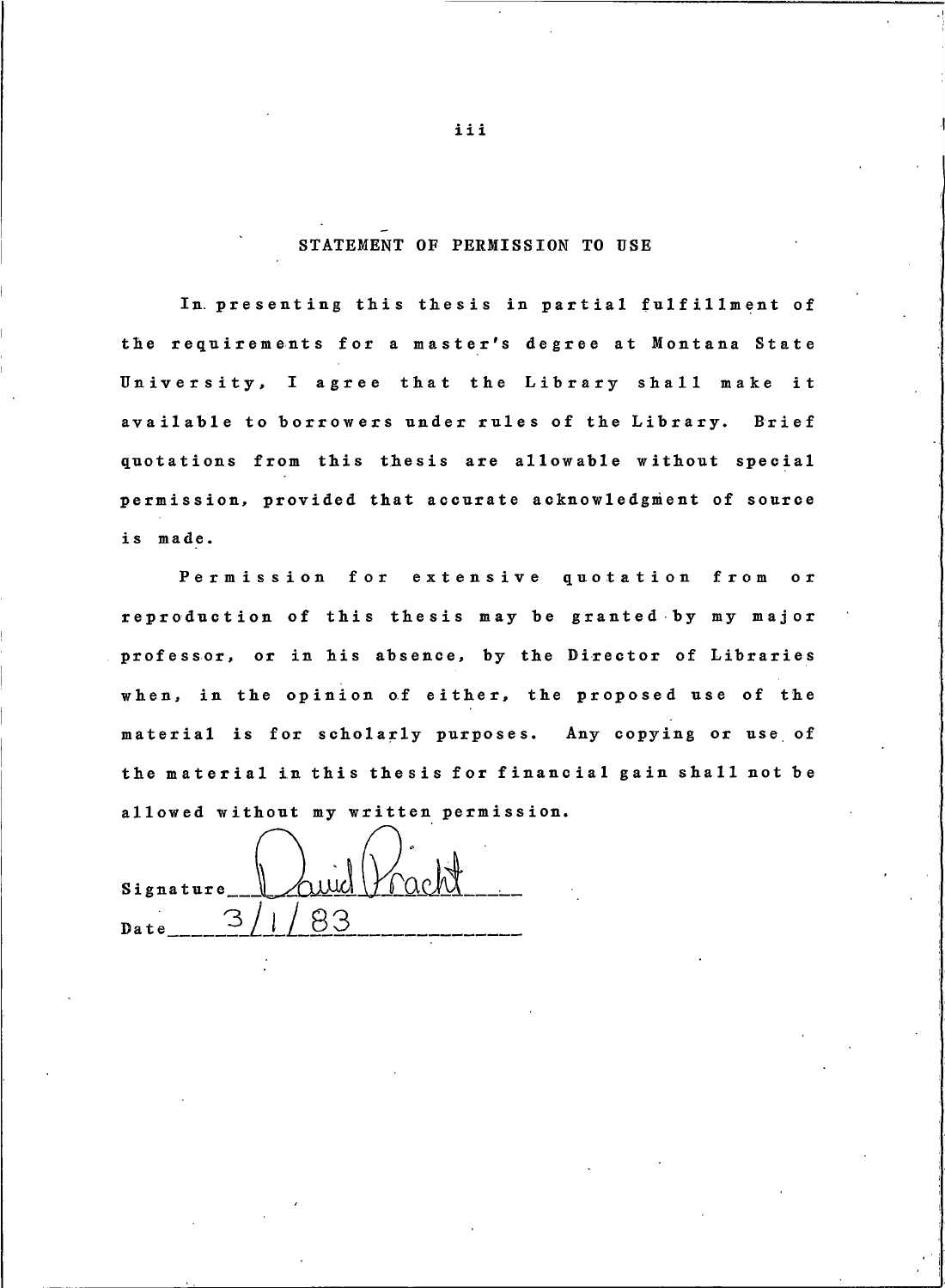## **ACKNOWLEDGEMENTS**

The present author wishes to express his thanks and appreciation to the following for their contribution to this investigation.

His advisor, Bill Martindale for his guidance and support throughout this investigation.

Bob Warrington, Ron Mussulman and Anthony Demetriades, for serving as committee members and reviewing this thesis.

Gordon Williamson, Pat Vowell and Luther Hartz for their helpful assistance in the construction and maintenance of the experimental apparatus.

And the Mechanical Engineering Department of Montana State University, for financial assistance and funding of this investigation.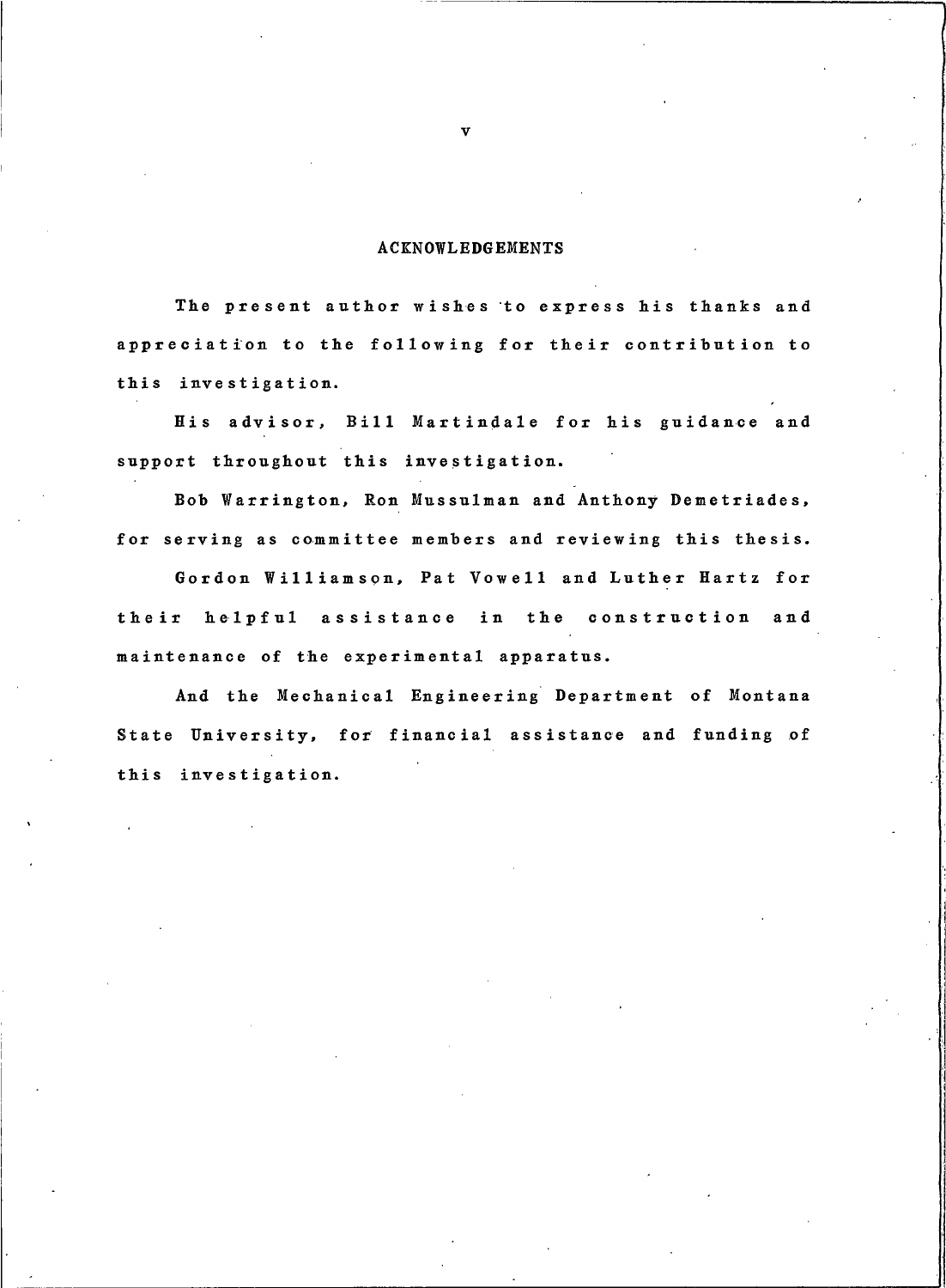# TABLE OF CONTENTS

| <b>CHAPTER</b>                                                                          | PAGE                        |
|-----------------------------------------------------------------------------------------|-----------------------------|
|                                                                                         |                             |
|                                                                                         |                             |
|                                                                                         | ix                          |
|                                                                                         | xii                         |
| INTRODUCTION AND STATEMENT OF THE PROBLEM<br>1.                                         | 1                           |
| STATEMENT OF THE PROBLEM                                                                | $\boldsymbol{2}$            |
| LITERATURE REVIEW<br>2.                                                                 | $\mathbf{3}$                |
| NATURAL CONVECTION - TRANSITION<br>NATURAL CONVECTION - TURBULENCE                      | 4<br>5                      |
| VELOCITY MEASUREMENT TECHNIQUES                                                         | 10                          |
| 3.<br>EXPERIMENTAL APPARATUS AND PROCEDURE                                              | 16                          |
| HEATED VERTICAL WIRE AND SHROUD<br>HOT-WIRE ANEMOMETRY                                  | 16<br>20                    |
| CALIBRATION FACILITY<br>EXPERIMENTAL PROCEDURE                                          | 21<br>25                    |
| EXPERIMENTAL RESULTS AND DISCUSSION<br>4.                                               | 29                          |
| MEAN TEMPERATURE RESULTS<br>MEAN VELOCITY RESULTS                                       | 29<br>32<br>38 <sup>°</sup> |
| ANEMOMETER OUTPUT FLUCTUATIONS<br>5.<br>CONCLUSION AND RECOMMENDATIONS FOR FURTHER WORK | 42                          |
| RECOMMENDATIONS FOR FURTHER WORK                                                        | 43                          |
|                                                                                         | 46                          |
|                                                                                         | 49                          |
| MEAN VELOCITY AND TEMPERATURE DATA                                                      | 50                          |

vi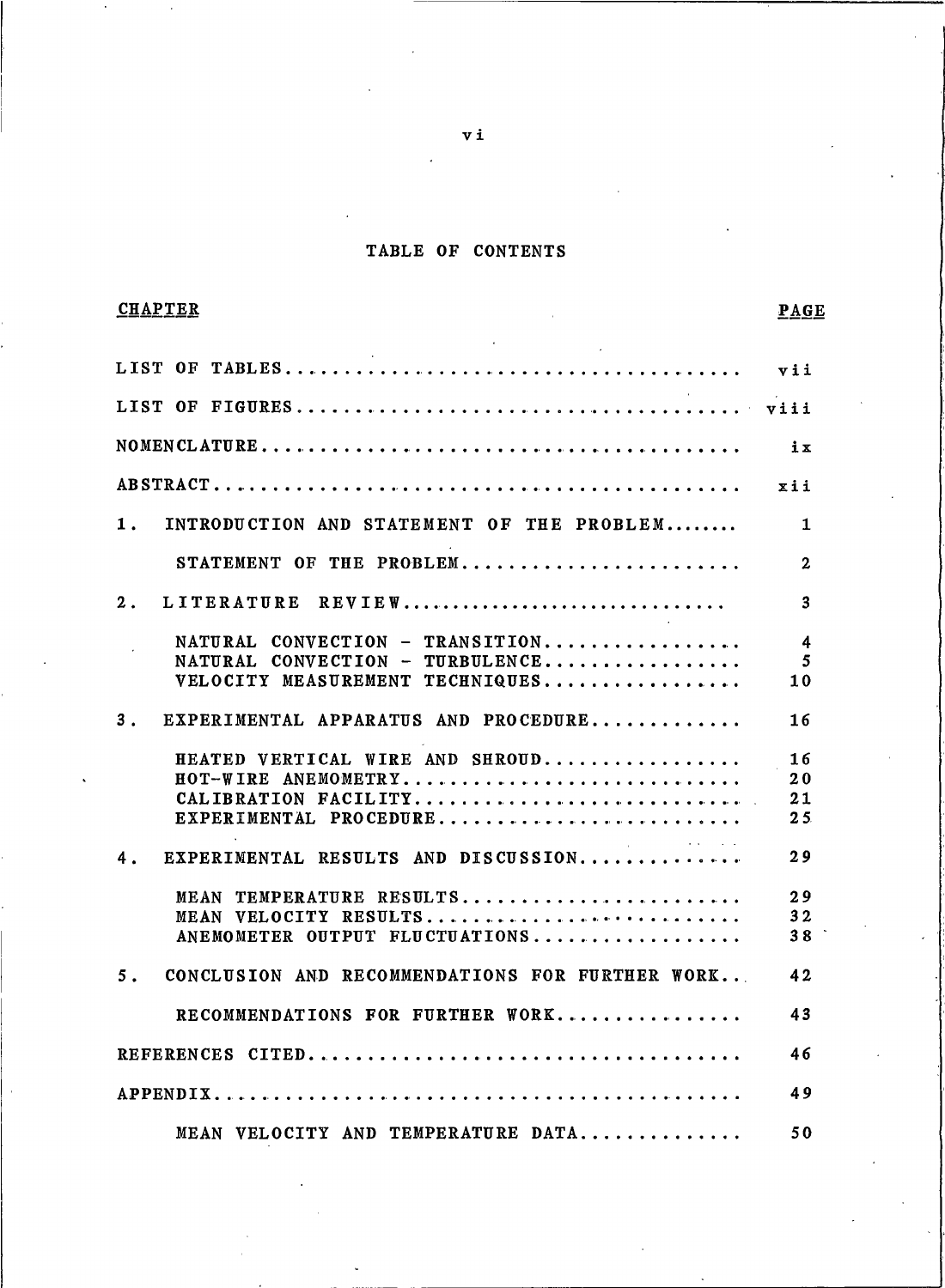# LIST OF TABLES

| Tab1e         | Description                                                                            | Page |
|---------------|----------------------------------------------------------------------------------------|------|
| $\mathbf 1$ . | Velocity Boundary Layer Thicknesses for<br>Distances Along the Heated Vertical Wire 35 |      |
| 2.            | Dimensionless Numbers Used in the Experiment 40                                        |      |

 $\ddot{\phantom{0}}$ 

vii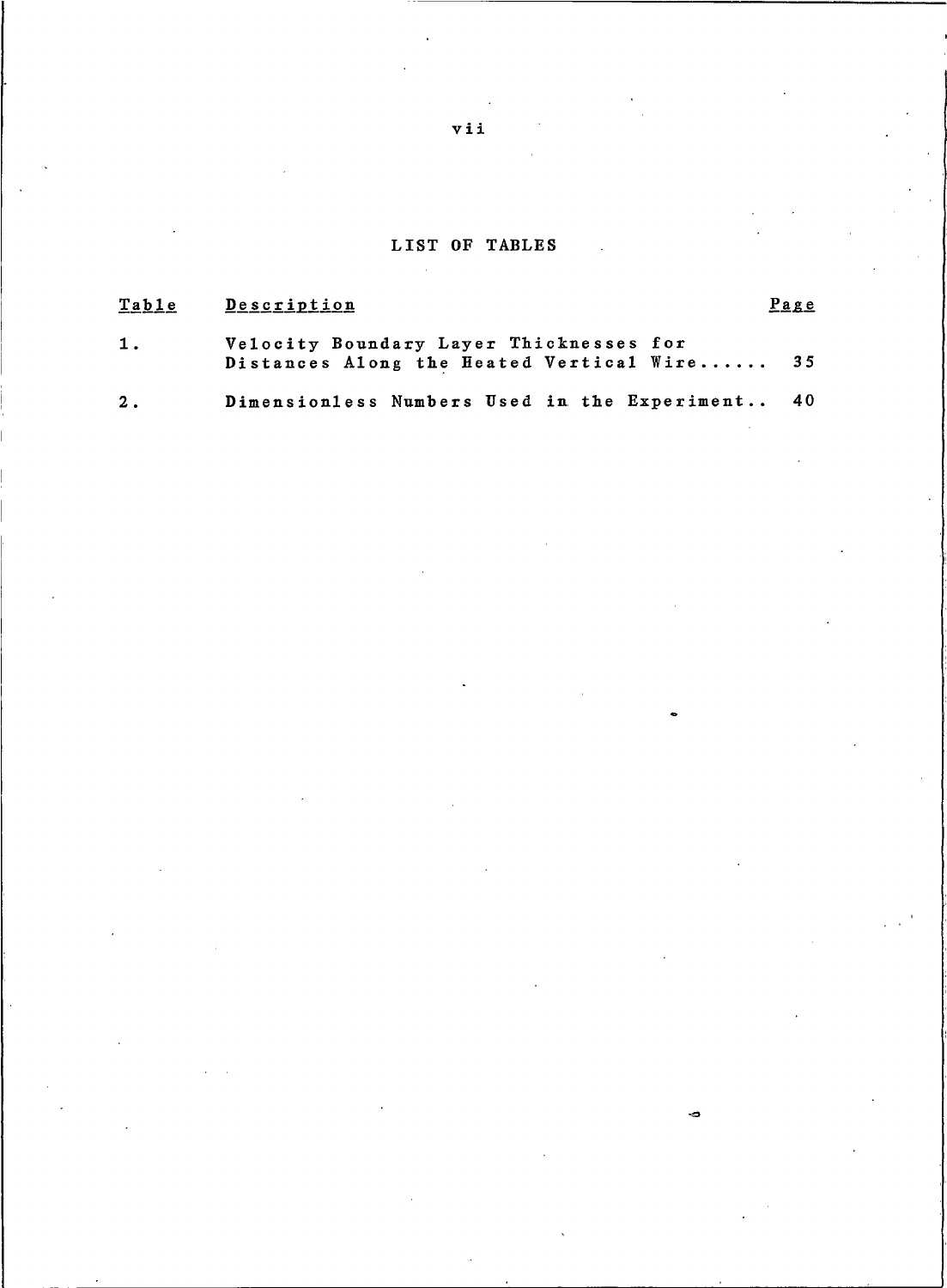# LIST OF FIGURES

| <b>Figure</b> | <u>Description</u>                                                                         | $P_{\text{age}}$ |
|---------------|--------------------------------------------------------------------------------------------|------------------|
| 1.            | Tower with Supporting Structure                                                            | 17               |
| 2.            | Schematic of the Test Facility with Supporting<br>Instrumentation                          | 18               |
| 3.            | Pexiglass with Aluminum Connecting Straps                                                  | 23               |
| 4.            | Calibration Equipment and Instrumentation                                                  | 23               |
| $5$ .         | Experimental Equipment and Hot-wire Anemometer<br>Instrumentation                          | 27               |
| 6.            | Orientation of the Hot-wire Probe to the<br>Heated Vertical Wire                           | 27               |
| 7.            | Mean Temperature Profiles for the Air Adjacent<br>to the Heated Vertical Wire              | 30               |
| 8.            | Mean Temperature Profiles for the Air Adjacent<br>to the Heated Vertical Wire              | 31               |
| 9.            | Mean Velocity Profiles for the Air Adjacent<br>to the Heated Vertical Wire                 | 33               |
| 10.           | Mean Velocity Profiles for the Air Adjacent<br>to the Heated Vertical Wire                 | 34               |
| 11.           | Maximum Anemometer Output Fluctuations for the<br>Air Adjacent to the Heated Vertical Wire | 39               |

# viii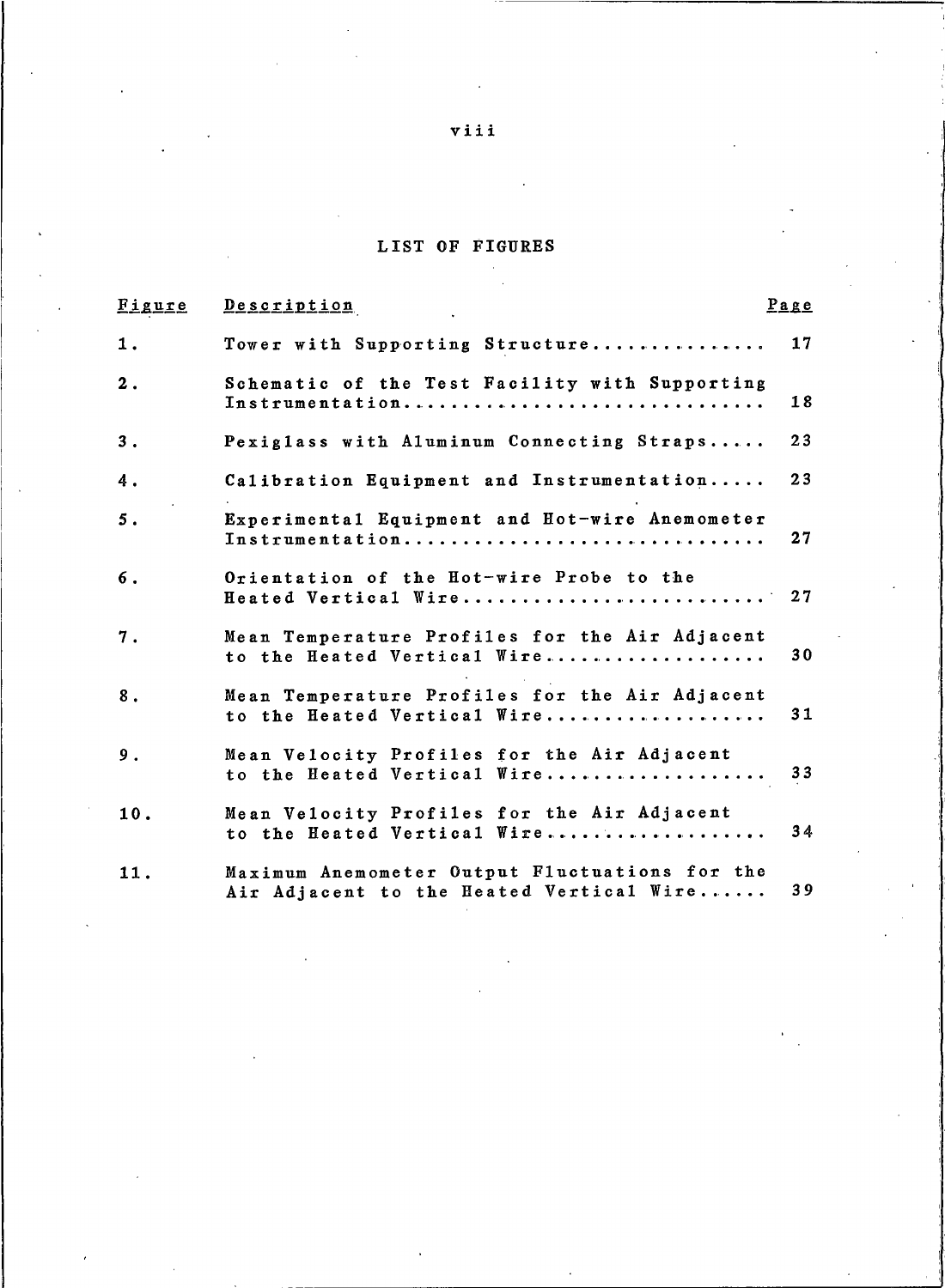# NOMENCL ATURE

| <b>Symbol</b>        | Description                                                                                     |
|----------------------|-------------------------------------------------------------------------------------------------|
| $\mathbf c$          | Specific heat at constant pressure, BTU/1boF<br>$(J/kg^oC)$ .                                   |
| CF                   | Correction factor used to correct bridge voltage<br>output for variations in fluid temperature. |
| e                    | Local kinetic energy flux, $e = G^*(\nu^2/gx^3)^{2/15}$ .                                       |
| $E_{\mathbf{b}}$     | Anemometer bridge voltage output with variable<br>fluid temperature, volts.                     |
| $E_c$                | Anemometer bridge voltage output with variable<br>overheat resistance, volts.                   |
| g                    | Gravitational acceleration, 32.17 ft/sec <sup>2</sup><br>$(9.81 \text{ m/sec}^2).$              |
| $\mathbf{G}^*$       | $5(6r^{*}/5)^{1/5}$ .                                                                           |
| $Gr_{\tau}$          | Grashof number, $Gr_x = g\beta x^3 \Delta T_w / v^2$ .                                          |
| $Gr \frac{1}{x}$     | Modified Grashof number for uniform heat flux<br>surface, $Gr_x = g\beta x^4 q'/ky^2$ .         |
| h                    | Heat transfer coefficient, BTU/hrftPt2Pt <sup>o</sup> F<br>$(\mathbb{W}/m^2 \circ C)$ .         |
| k                    | Thermal conductivity, BTU/hr ft <sup>o</sup> F ( W/m <sup>o</sup> C ).                          |
| $Nu_{\mathbf{x}}$    | Nusselt number $Nu_x = hx/k$ .                                                                  |
| $P_T$                | Prandtl number, $Pr = \mu c/k$ .                                                                |
| $\boldsymbol{q}$ $'$ | Uniform heat flux, BTU/hr ft <sup>2</sup> ( $W/m2$ ).                                           |
| r                    | distance from the heated vertical wire, in.<br>$(m)$ .                                          |
| R                    | Change in overheat resistance to simulate fluid<br>temperature variations, ohms.                |
| $R_h$                | Overheat probe resistance, ohms.                                                                |

 $ix$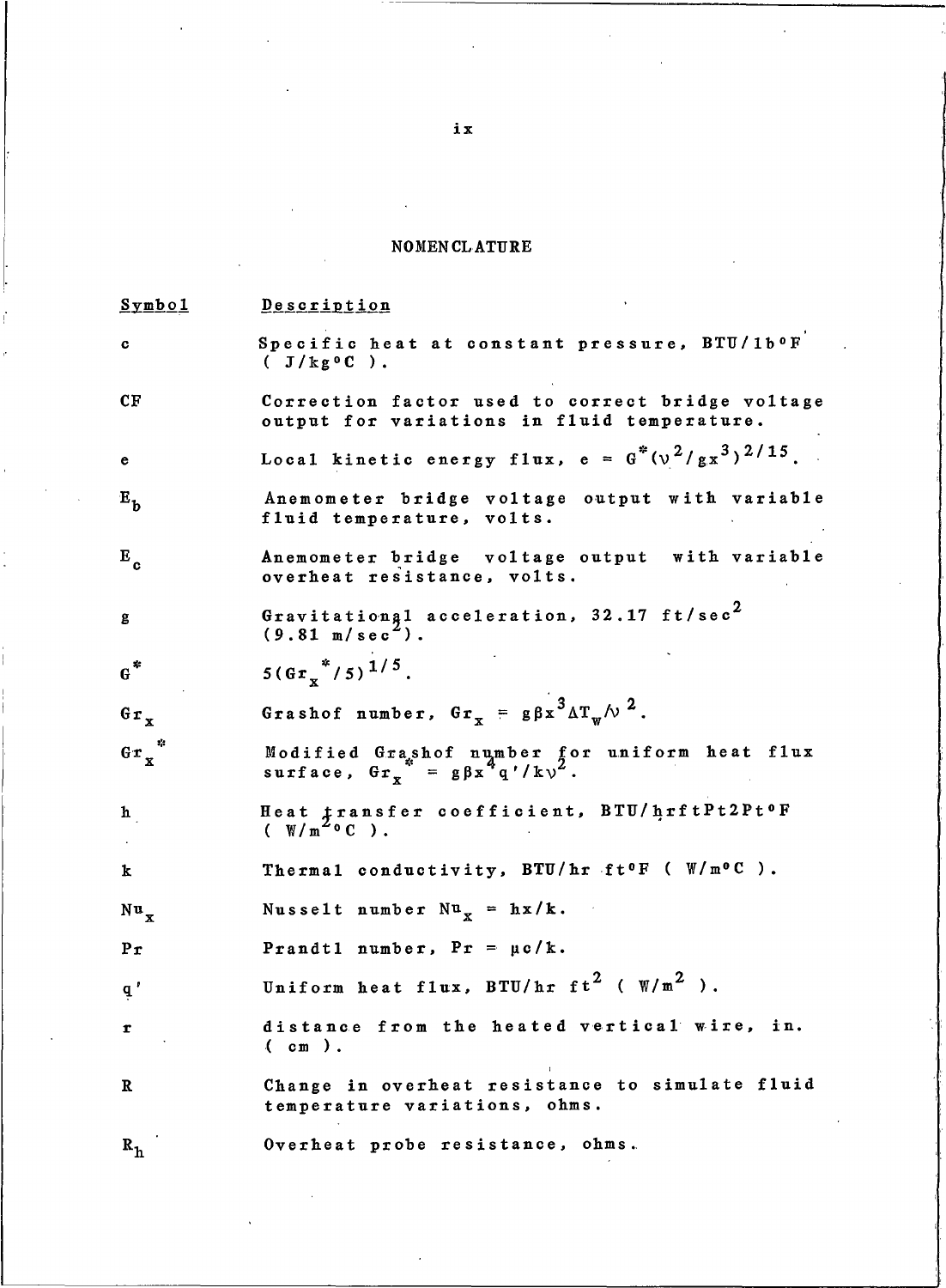| Symbol                                             | Description                                                                                              |
|----------------------------------------------------|----------------------------------------------------------------------------------------------------------|
| $Ra_{x}$                                           | Rayleigh number, $Ra_{x} = Gr_{x}Pr$ .                                                                   |
| $\mathbf{R} \, \mathbf{a \, \frac{m}{\mathbf{X}}}$ | Modified Rayleigh number for uniform heat flux<br>surface, $Ra_{x}^{\dagger} = Gr_{x}^{\dagger} Pr.$     |
| T                                                  | Mean temperature of the fluid, <sup>o</sup> F (°C).                                                      |
| $\mathbf{r}_{c}$                                   | Calibration temperature of the hot-wire sensor,<br>$^{\circ}$ F ( $^{\circ}$ C).                         |
| $T_{\alpha}$                                       | Reference temperature, <sup>o</sup> F (°C).                                                              |
| $\mathbf{r}_\mathbf{s}$                            | Hot-wire sensor temperature, <sup>o</sup> F (°C).                                                        |
| $T_{w}$                                            | Temperature of the heated surface, $\circ$ F ( $\circ$ C).                                               |
| $T_{\infty}$                                       | Ambient temperature, <sup>o</sup> F (°C).                                                                |
| $\Delta T$                                         | Local temperature difference, $\Delta T = T - T_{\infty}$ , of<br>$(°C)$ .                               |
| $\Delta T_{w}$                                     | Surface temperature difference $\Delta T_w = T_w - T_{\omega}$ , of<br>$(0C)$ .                          |
| U                                                  | Meanvelocity in the xdirection, ft/sec<br>$(m/sec)$ .                                                    |
| x                                                  | Distance from the leading edge of the plate/<br>wire, $ft(m)$ .                                          |
| у                                                  | Horizontal distance from the flat plate, in.<br>$(cm)$ .                                                 |
| α                                                  | Thermal diffusivity $\alpha = k/\rho c$ .                                                                |
| β                                                  | Coefficient of thermal expansion, $1/°F$ (1/°C).                                                         |
| $\delta_{\mathbf{v}}$ .                            | Velocity boundary layer thickness, in. (cm).                                                             |
| η                                                  | Inner length scale for constant temperature<br>surface, $\eta = [\alpha^2/g\beta(T_w-T_\infty)]^{1/3}$ . |
| λ                                                  | Resistance coefficient of temperature for hot-<br>wire sensor, $1/°F$ ( $1/°C$ ).                        |
| μ                                                  | viscosity, 1b/sec ft (kg/sec m).                                                                         |
| ν                                                  | Kinematic viscosity evaluated at the mean<br>temperature, ft <sup>2</sup> /sec (m <sup>2</sup> /sec).    |

 $\mathbf{x}$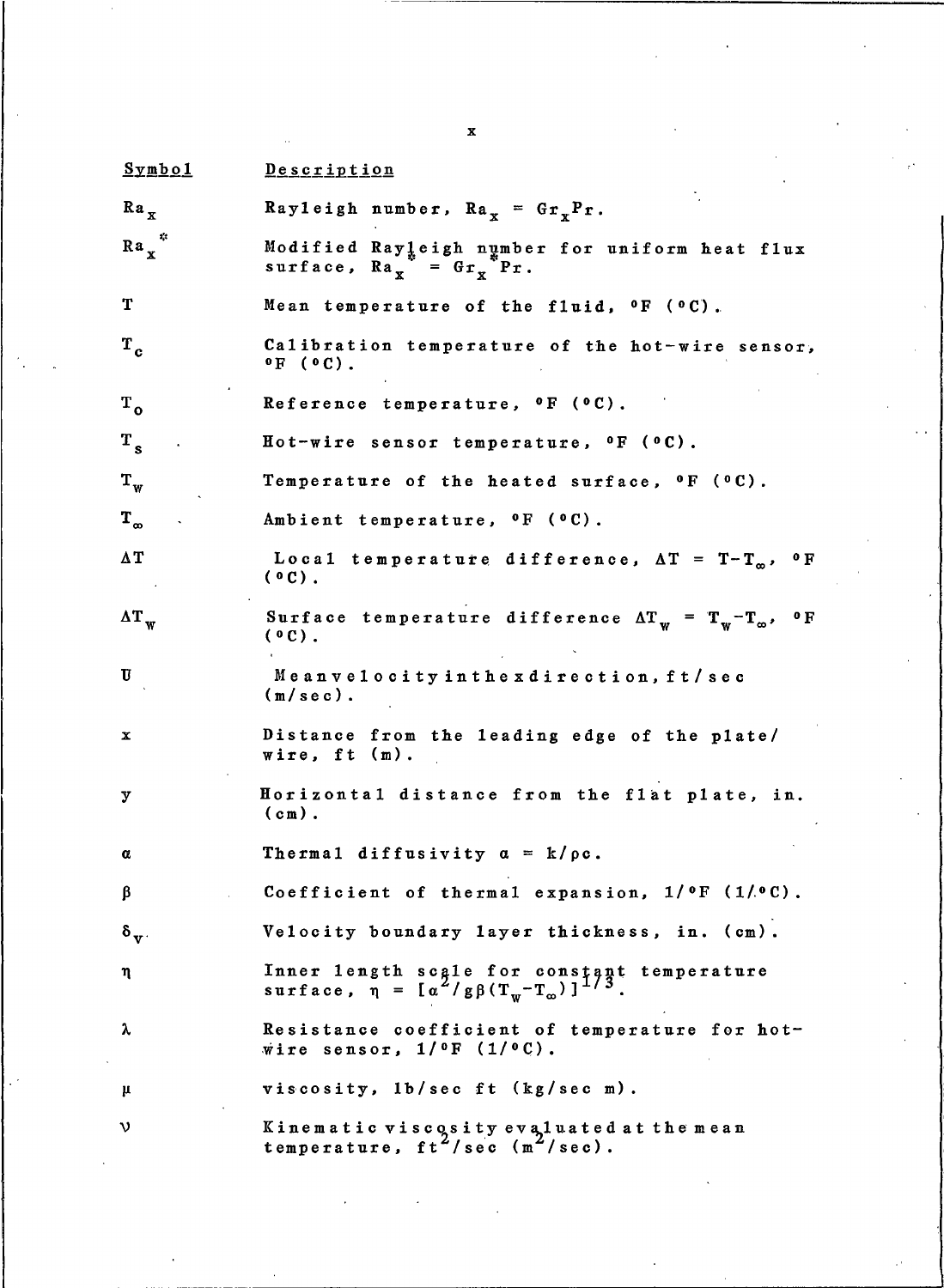$v_w$ 

 $v_{\infty}$ 

Kinematic viscosity eyaluated at the surface<br>temperature,  $ft^2/sec$  (m<sup>2</sup>/sec).

Kinematic viscosity evaluated at the ambient<br>temperature,  $ft^2/sec$  (m<sup>2</sup>/sec).

 $\pmb{\rho}$ 

Density,  $1b/ft^3$   $(kg/m^3)$ .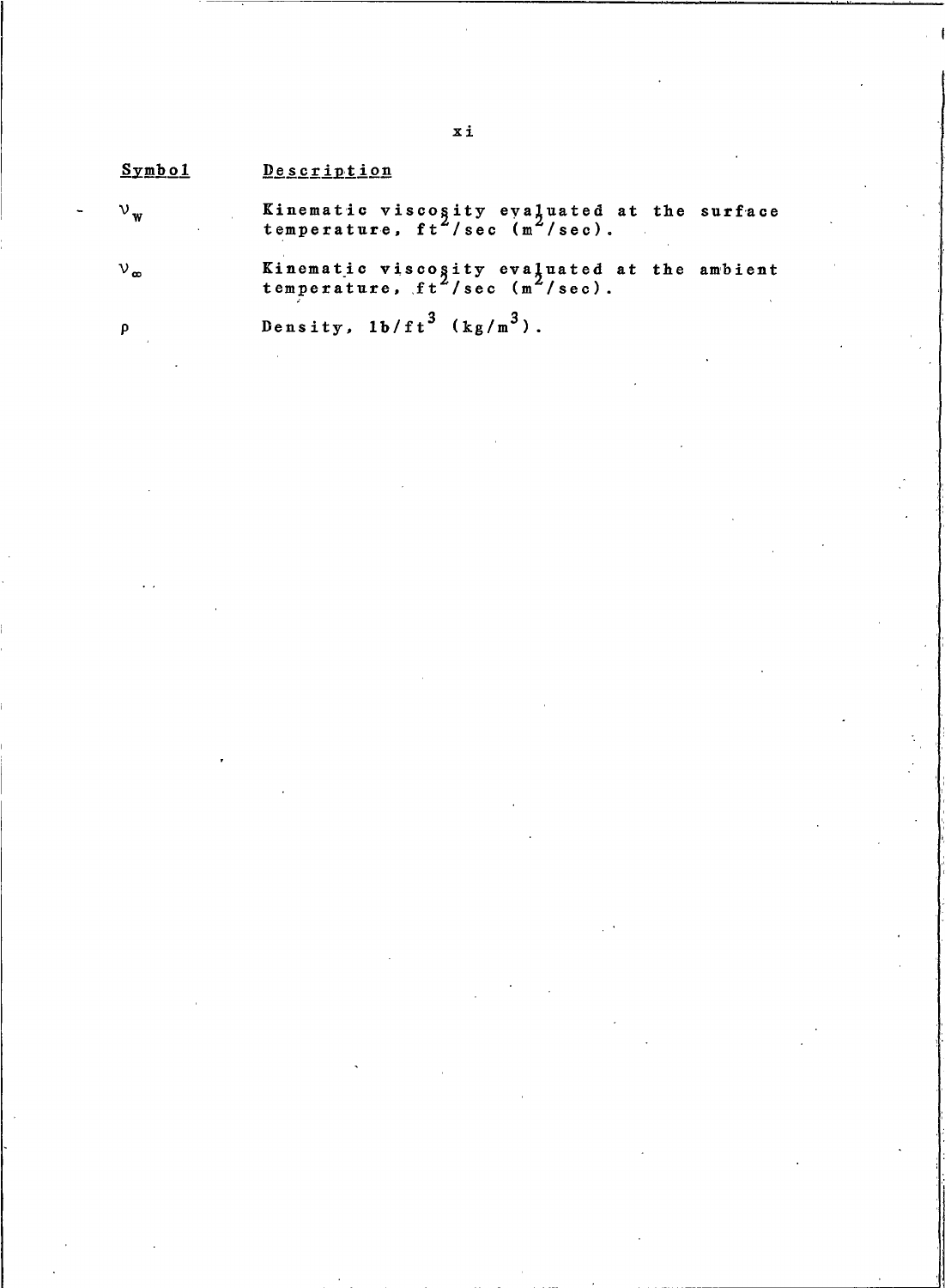#### ABSTRACT

A facility was designed and constructed which is to be used for turbulent natural convection boundary layer studies in air adjacent to a heated vertical thin wire. The apparatus was shown experimentally, by the use of anemometer bridge voltage output fluctuations, to be of a suitable size to achieve fully developed turbulent flow. From these fluctuations transition to turbulence has<br>occurred by  $Ra_{x} = 1.2x10^{10}$  and by  $Ra_{x} = 7.8x10^{11}$  the flow has become fully turbulent. Measurements of the mean velocity and temperature profiles were made and the qualitative results obtained compare very favorably with experimental data of other research efforts. As the distance along the wire is increased the mean velocity profiles indicate a decrease in maximum velocity and a widening of the velocity boundary layer. The temperature profiles tend to retain the same basic shape over the entire length of the wire. A slight increase in the thermal boundary layer thickness was observed as measurements were made further up the heated vertical wire.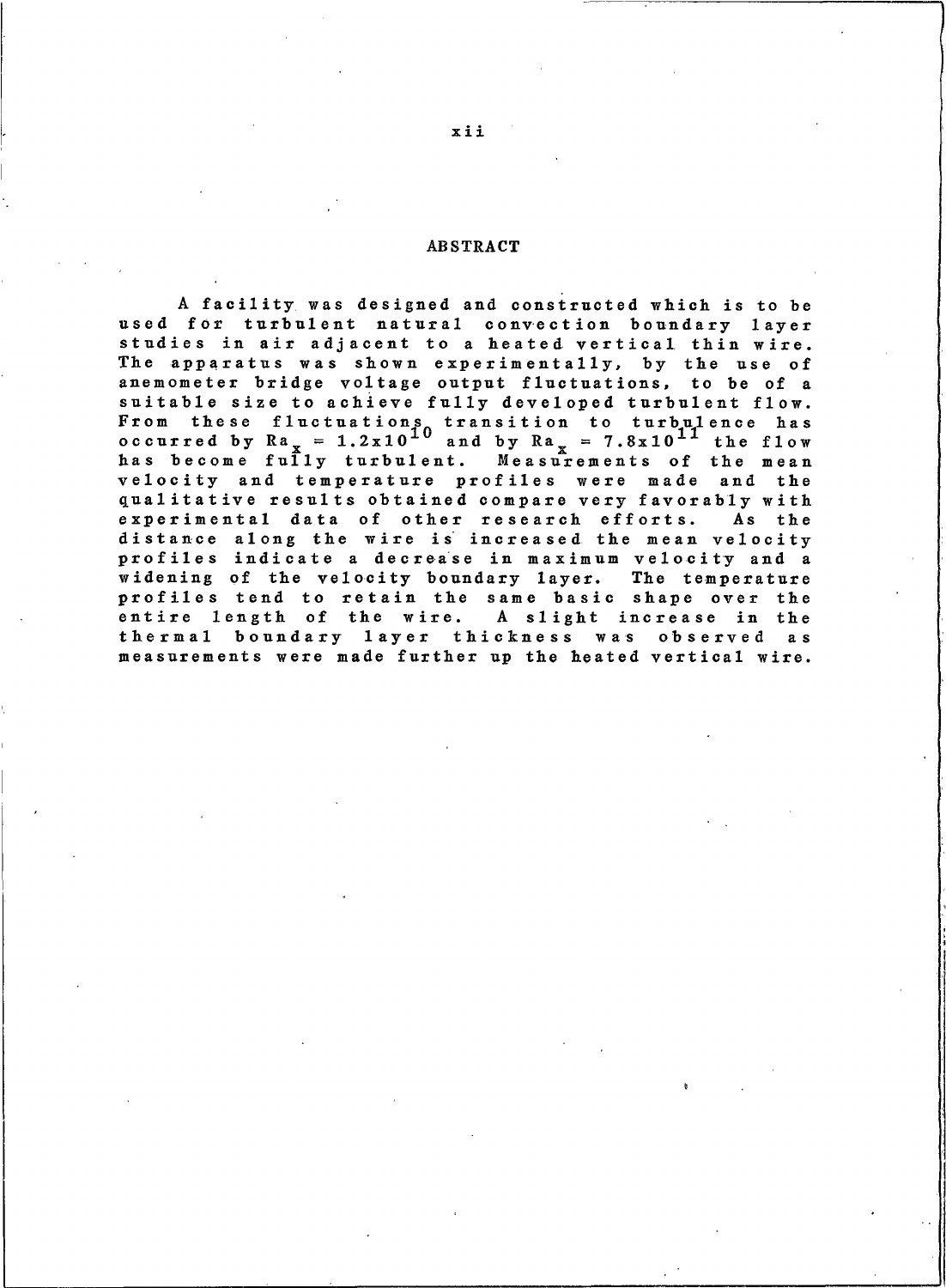# CHAPTER 1.

#### INTRODUCTION AND STATEMENT OF THE PROBLEM

A thorough understanding of the mechanics o f transition and turbulence is essential to the continued development and advancement of aerospace, nuclear reactor, and turbomachinery technology. To date, many studies of forced and free convective turbulence have provided Nusselt number relationships and general temperature and velocity profiles in the turbulent boundary layer, both within enclosures and in an infinite atmosphere. Generally the onset of free convective turbulence is considered similar in nature to forced convective turbulence. Beyond the initial stages of transition, however, the mechanics of free turbulence are still fairly unclear, with simple and accurate mathematical models an elusive goal. The actual mechanics of the transition stage are even less well defined.

In this study, the distributions of the mean velocities, mean temperatures, and turbulent velocity fluctuations have been investigated in order to provide further definition of the turbulent free convection process. Measurements were taken at four locations in the

 $\mathbf{1}$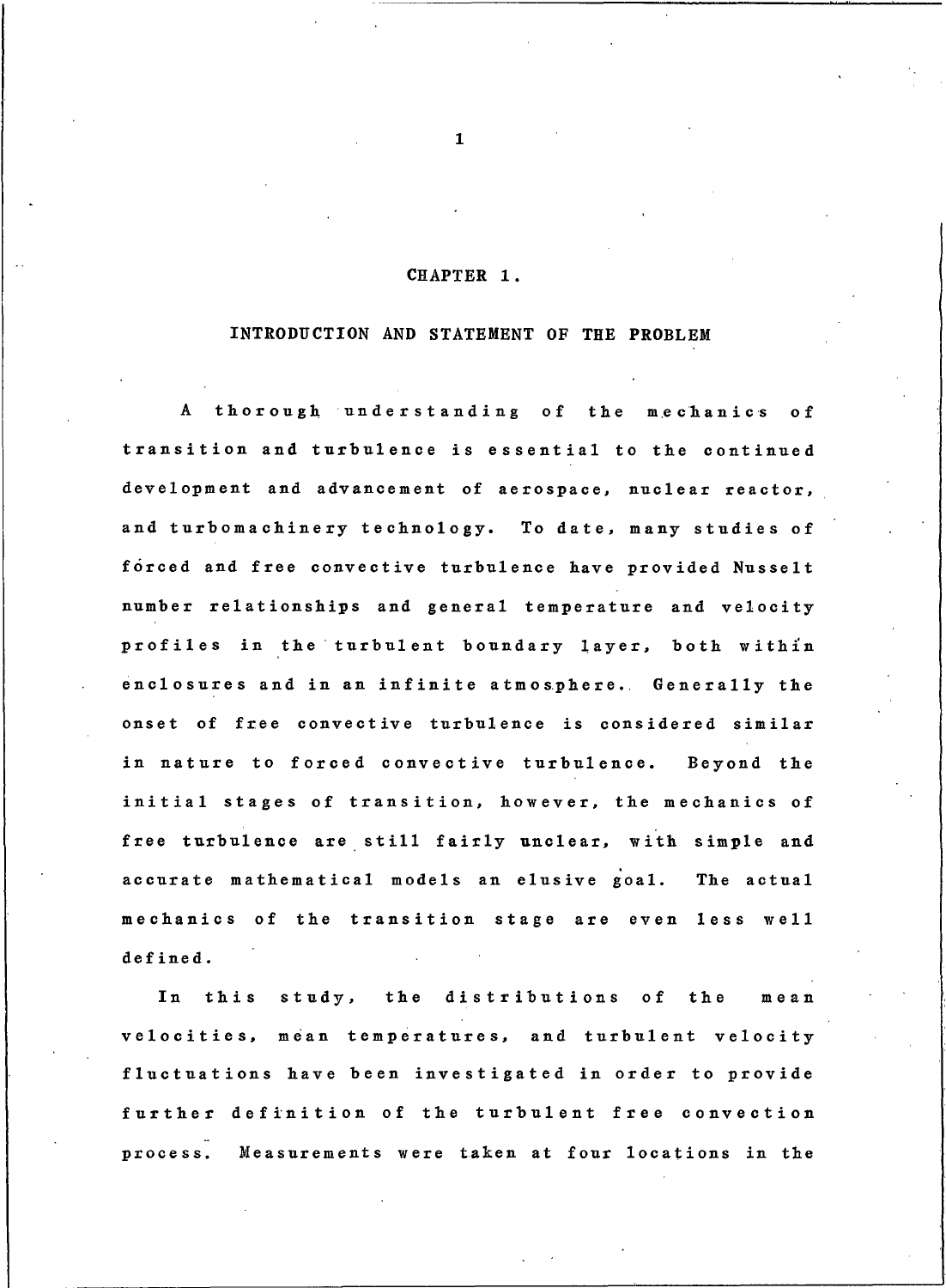range of  $10^{10}$  < Ra<sub>v</sub> <  $10^{12}$  in the buoyancy driven  $f 1 o w$ field around a 24.0 ft. (7.32 m) long heated vertical wire. Air was used as the fluid medium.

# STATEMENT OF THE PROBLEM

The objectives of the investigation may be summarized  $a s:$ 

(1) To show that the facility is of suitable size to give turbulent flow.

(2) To show that the instrumentation used is adequate to make temperature and velocity measurements.

(3) To experimentally determine profiles of mean velocity and mean temperature in the boundary layer over a range of values of the Rayleigh number.

(4) To estimate the boundary layer size at various locations.

It was realized, after several problems were encountered, that attainment of the second objective was not possible with the time and resources available. This will be discussed further in Chapters 4. and 5.

 $\overline{2}$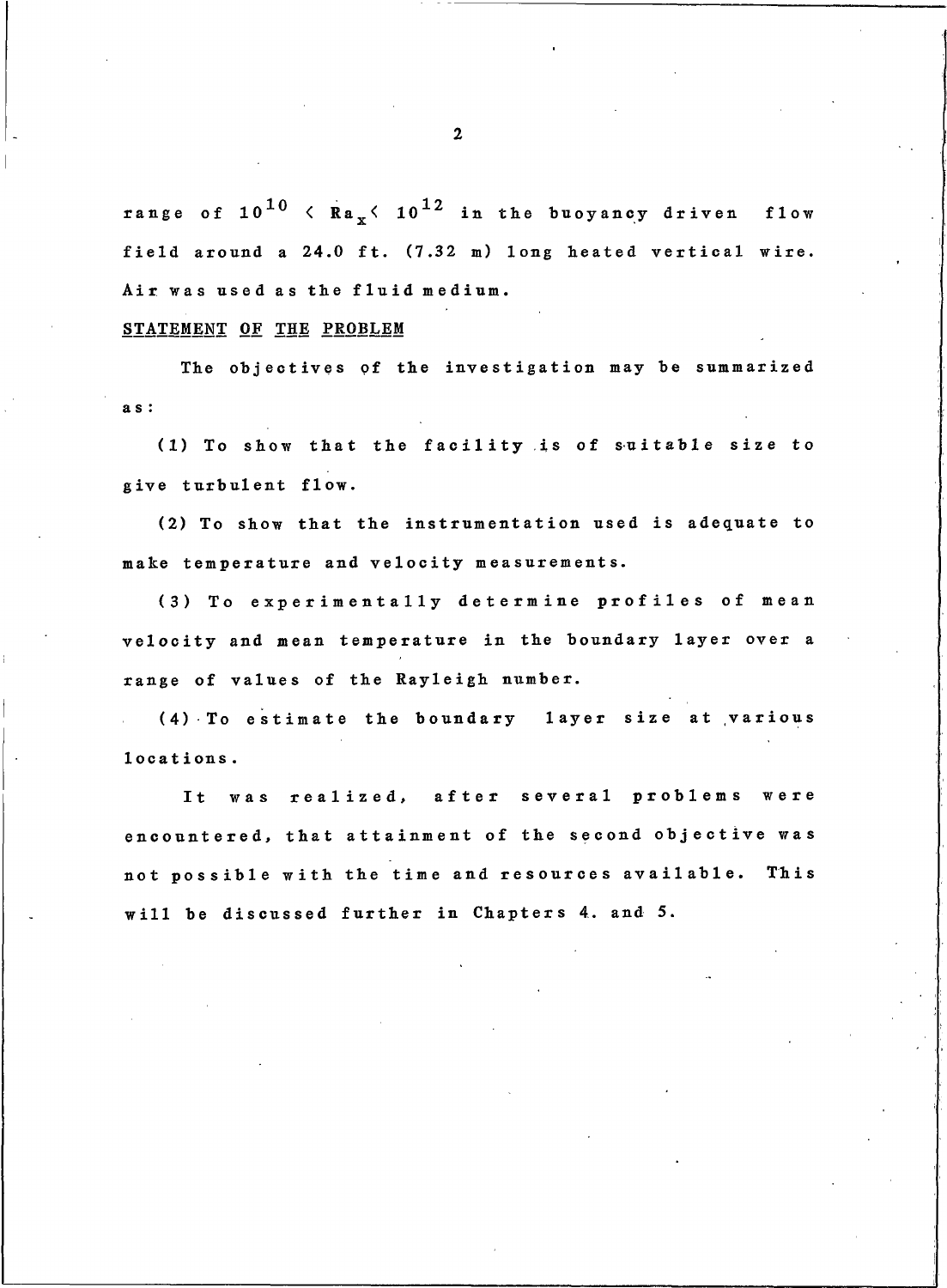## CHAPTER 2.

#### LITERATURE REVIEW

The problem of turbulent natural convection boundary layer flow next to a heated vertical surface has been the subject of numerous investigations. Almost all theoretical efforts to date have depended on analogies with the dynamics of the forced flow boundary layer. Experimental studies have included heat transfer relations, velocity and temperature profiles and fluctuations, and investigations of the mechanisms involved in the transition to turbulence, with typical geometries being the flat plate as well as curved surfaces.

The buoyancy induced flow of a fluid along a surface can be divided into three regions: laminar, transition to turbulence, and turbulent. The laminar region has been analyzed by many investigators in the past and will not be discussed further. The remainder of this chapter is intended to provide a useful background for this particular investigation and is not a complete survey of natural convection research. The following discussion will include the transition to turbulent and turbulent studies done in the past. A discussion of velocity measurement techniques

 $\overline{3}$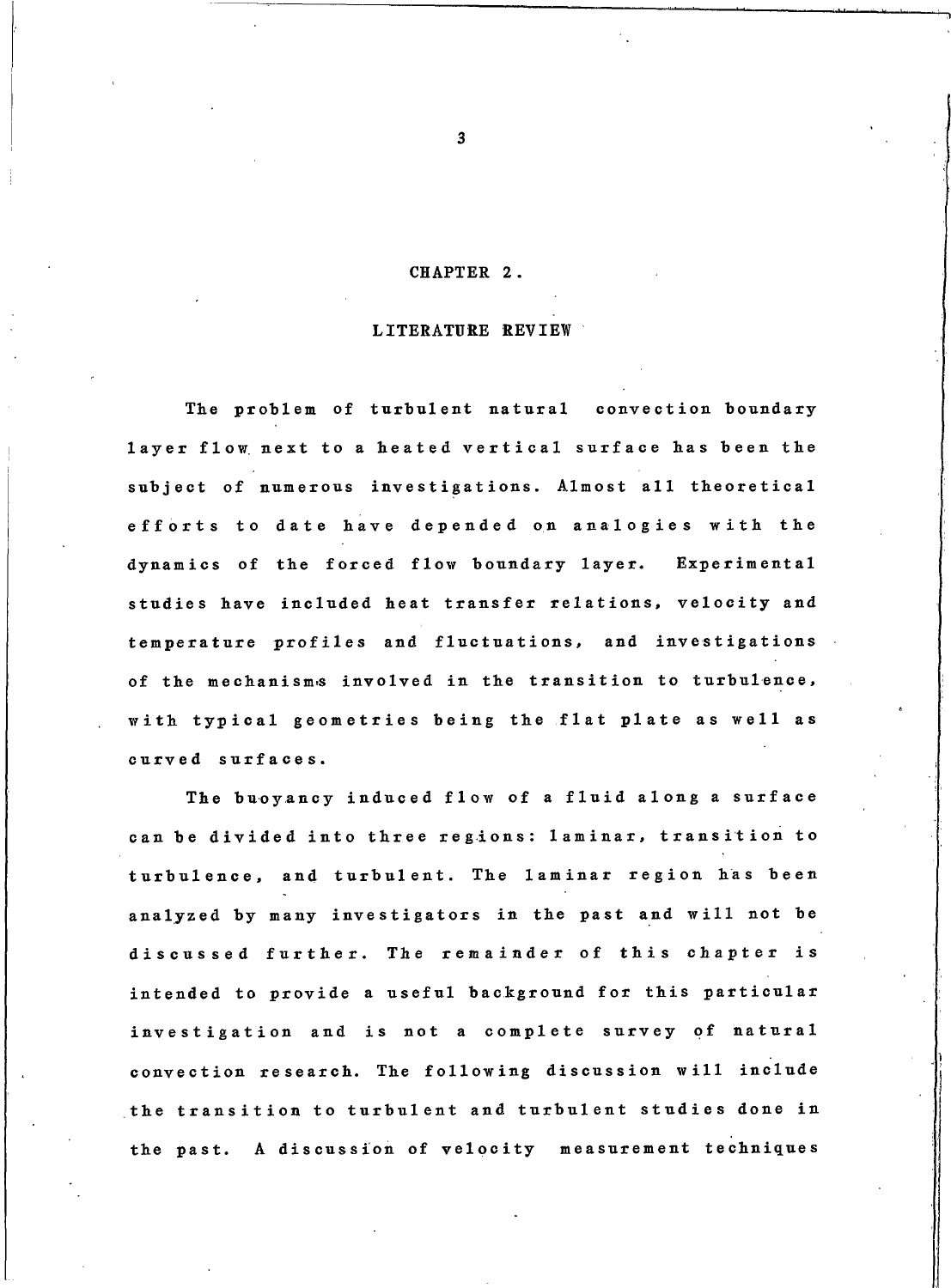used by previous investigators of natural convection heat transfer is also included.

# NATURAL CONVECTION - TRANSITION

The most extensive work in the field of natural convection transition has been carried out by B. Gebhart and his colleagues [4], [13], [14], and [15]. Jaluria and Gebhart [13] have postulated that transition events can be correlated by the ratio of the modified Grashof number to the characteristic length, x, raised to an empirical power, n: G<sup>\*</sup>/x<sup>n</sup>: where x is the distance from the lower edge of a vertical flat plate and n is of the order 1/2. At the first transition event, from laminar to transition flow, the ratio is proportional to a parameter defined as the local kinetic energy flux, e =  $G^{*}(v^{2}/gx^{3})^{2/15}$ . In studies with water the velocity and thermal transitions occur separately at  $e = 13.6$  and 15.2, respectively. In air, where the Prandt1 number is on the order of 0.7, these values should nearly coincide. A value of e for the development of fully turbulent flow was not identified. In terms of the conventional Rayleigh number modified for constant heat flux on the wall surface,  $Ra_{x}^{*}$ , Qureshi and Gebhart [4] have identified transition points in the range of 1.2 x  $10^{13}$  < Ra<sub>x</sub><sup>\*</sup> < 4 x  $10^{13}$  as the beginning of transition and 5 x  $10^{13}$  < Ra $_{\mathrm{x}}$   $^*$  <  $10^{14}$  for fully developed turbulence. These values agree fairly well with the ranges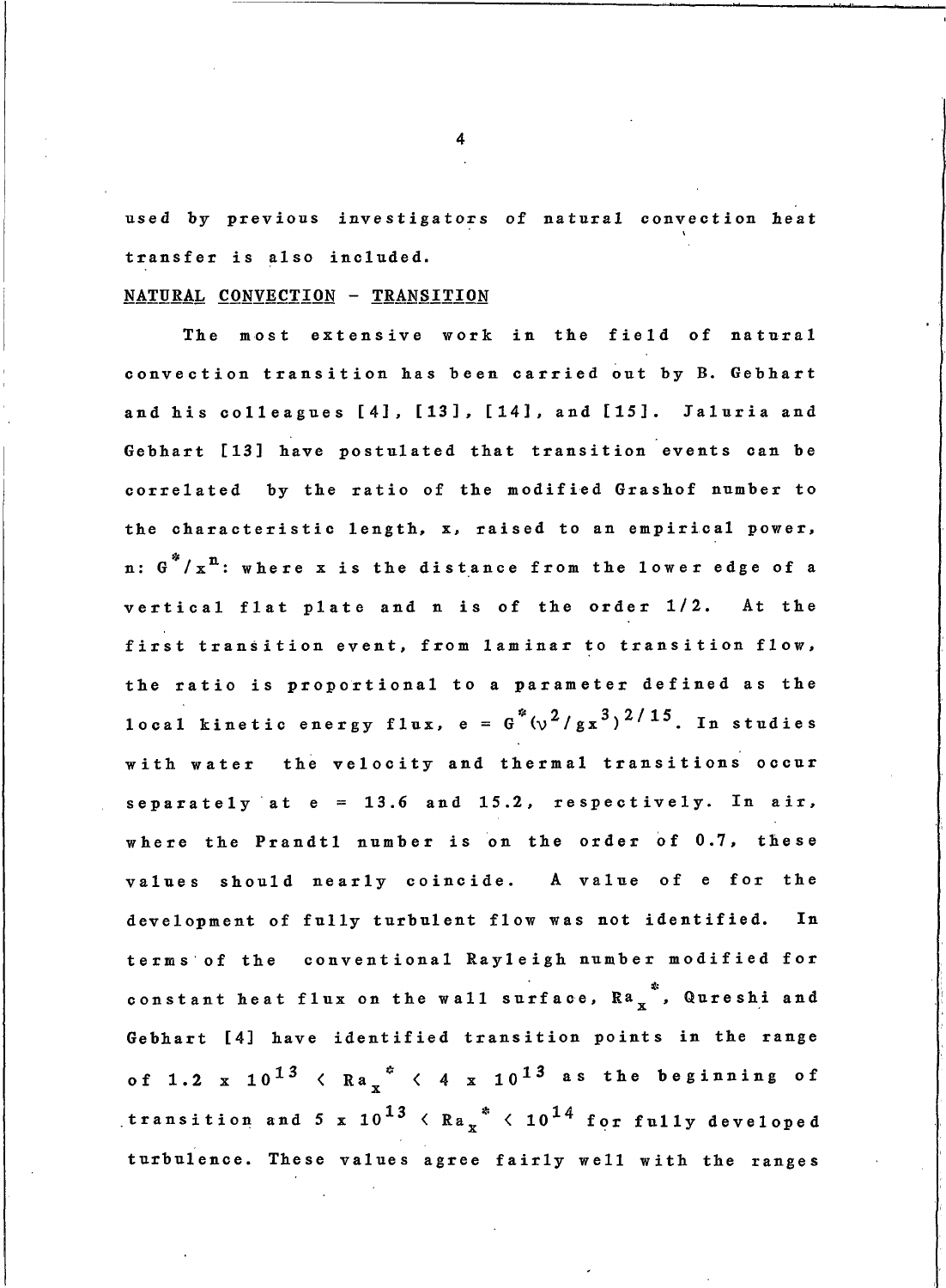obtained by Vliet and Liu [6] in earlier studies. V1iet and Liu [6] define the initial transition event as the point where the measured surface temperature begins to Cheesewright [10] has defined the beginning of decrease. turbulence as the point where significant temperature fluctuations in the boundary layer begin to occur. Both studies defined the end of transition as that point where the respective temperature fluctuations decreased.

#### NATURAL CONVECTION - TURBULENCE

The earliest attempt to analyze the turbulent natural convection boundary layer on vertical surfaces was due to Eckert and Jackson [7] whose empirical approach was based on the assumed similarity between forced and free convection. This analysis provided reasonable predictions for the rate of heat transfer, but has not been found to be consistent with experimental data for the mean velocity profile obtained by Warner and Arpaci [1] or Cheesewright [10]. Eckert and Jackson [7] found the heat transfer-Rayleigh number relation to be:

$$
Nu_{x} = (.021) Ra_{x}^{2/5}.
$$
 (2.1)

More recently there have been a number of partially successful attempts to apply turbulence computational models to the calculation of buoyant flows next to vertical surfaces. Kato et al [12] applied the integral method by an eddy diffusivity relationship and assuming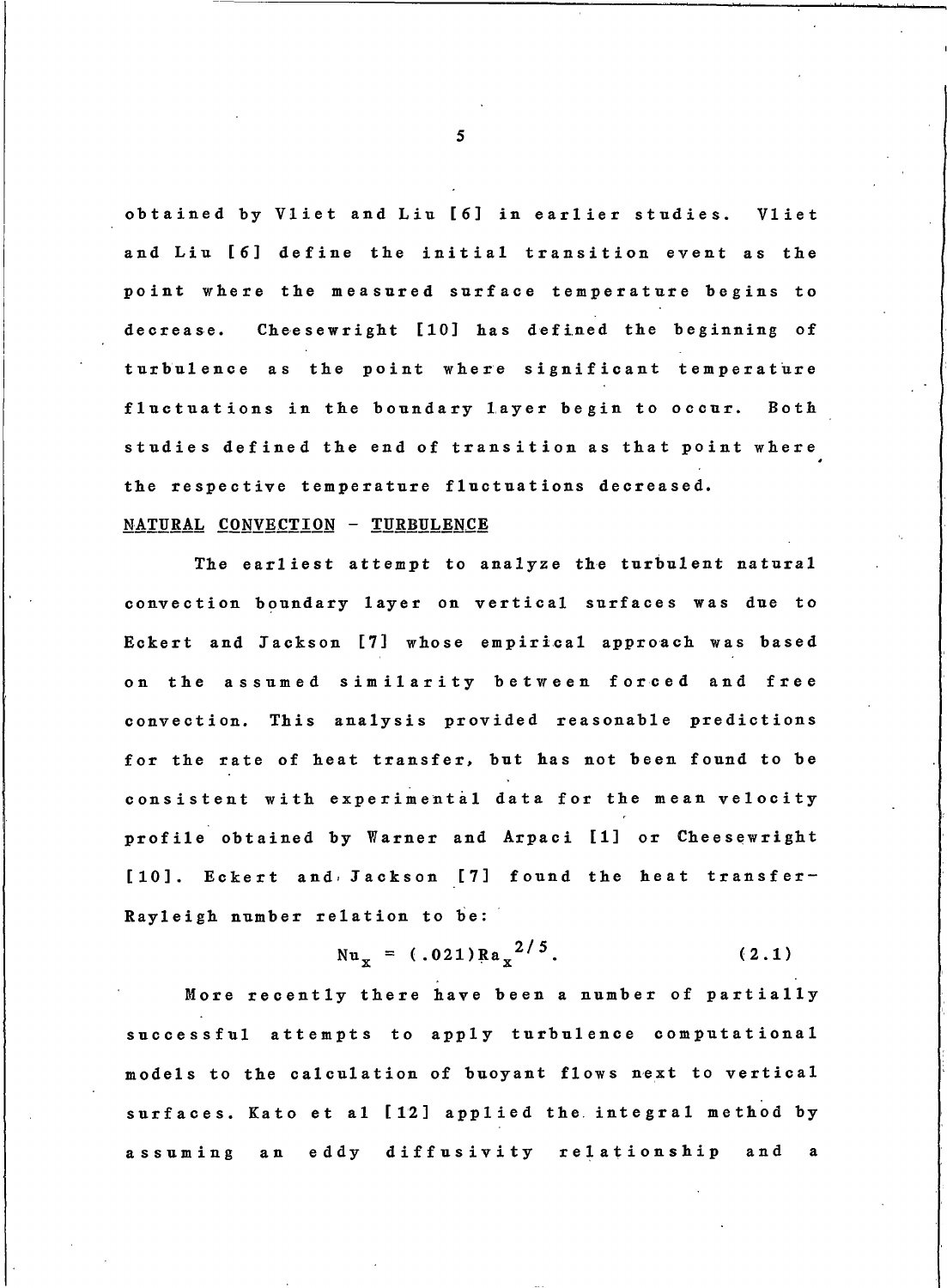distribution of the heat flux across the boundary layer and so derived the profiles of velocity and temperature rather than assuming them. They then found a local Nusselt number relation to be:

$$
Nu_{x} = .149[(\nu/a)^{-175}-.55](6r_{x})^{-36}. \qquad (2.2)
$$

The results are not very different from those of Eckert and Jackson [7]. Cebeci and Khattab [8] have integrated the continuity, momentum, and energy equations numerically. In their study they consider the eddy viscosity formulation developed for forced convection flows and apply it to free convection flows to predict heat transfer rates, velocity profiles, and temperature profiles on vertical flat plates. They report that their Nusselt number versus Rayleigh number curves agree with the experimental data of Warner and Arpaci [1] but disagree with the predictions of Eckert and Jackson.

Mason and Seban [9] used a modification of a program of the Patankar-Spalding type to numerically predict heat transfer coefficients. After a substantial exploration of empirical constants adjusted to fit the experimental data, they were able to obtain results that agreed fairly well with available measured data. Their report also used turbulence parameters which successfully predicted forced convection flows modified for free convection flows from vertical surfaces.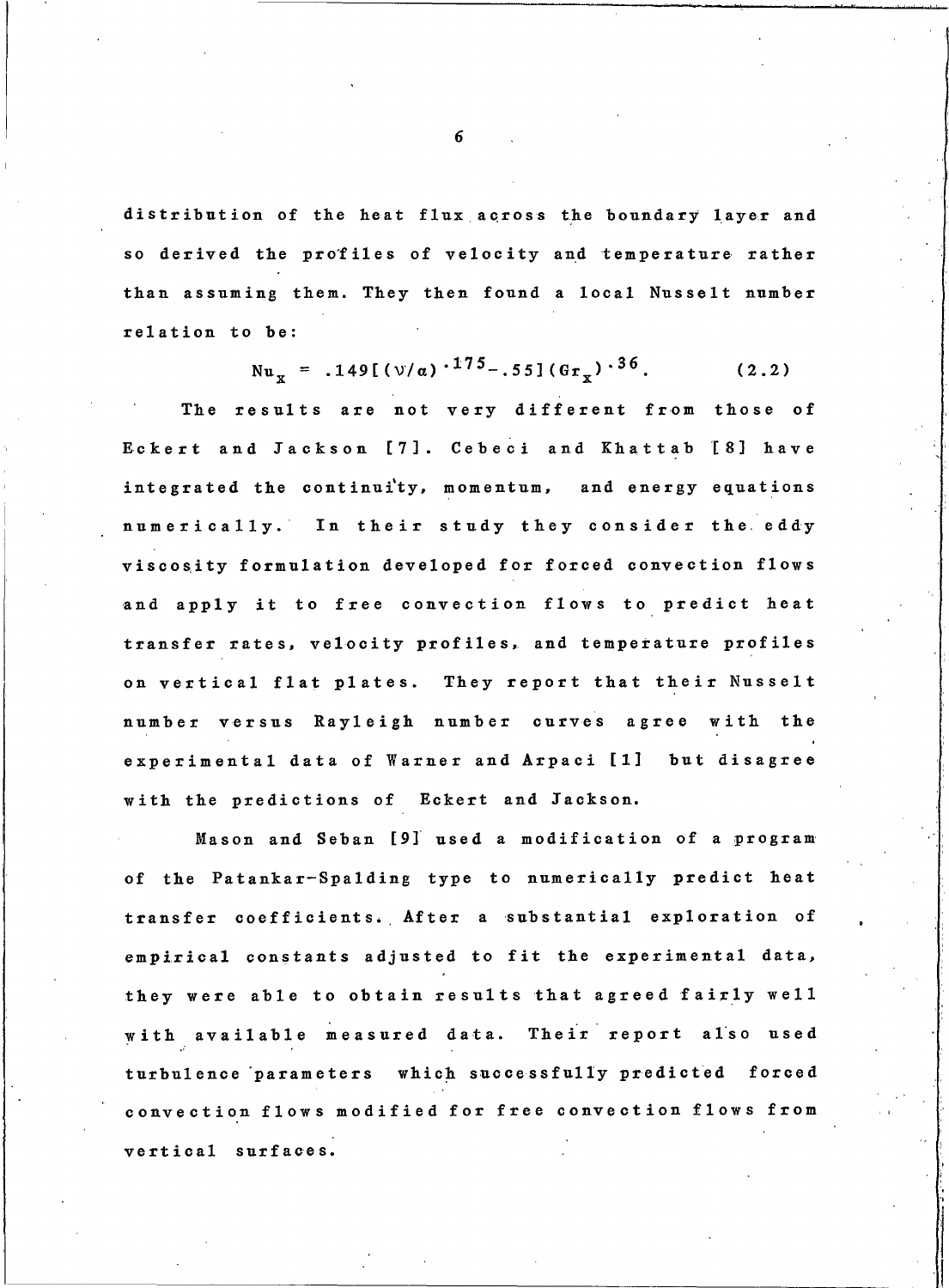A more recent analysis has been done by George and Capp [2] in which classical scaling arguments were used to predict the existence of a two layer turbulent natural convection boundary layer for flows adjacent to vertical heated surfaces. The two layers include: an outer region consisting of most of the boundary layer in which viscous and conduction terms are negligible, and an inner region in which the mean convection terms are negligible. The inner layer is identified as a constant heat flux layer. The results of their analysis compared well with experimental data of several authors.

Many different measurements of the heat transfer and temperature and velocity profiles have been made for turbulent natural convection past a vertical surface. The most common geometry used has been the flat plate. One of the earliest and most recognized of these works was conducted by Cheesewright [10], who measured temperature profiles next to a constant temperature wall in air. Both distance along the plate and wall temperature were varied. The experiments were carried out over a range of Grashof numbers from  $10^4$  to 1.5  $x10^{11}$ . For  $Gr_y$  2x10<sup>10</sup> the boundary layer is reported as being turbulent. One problem encountered was due to the side screens of the apparatus causing a lack of two-dimensionality, but Cheesewright felt that the plate was sufficiently wide so that measurements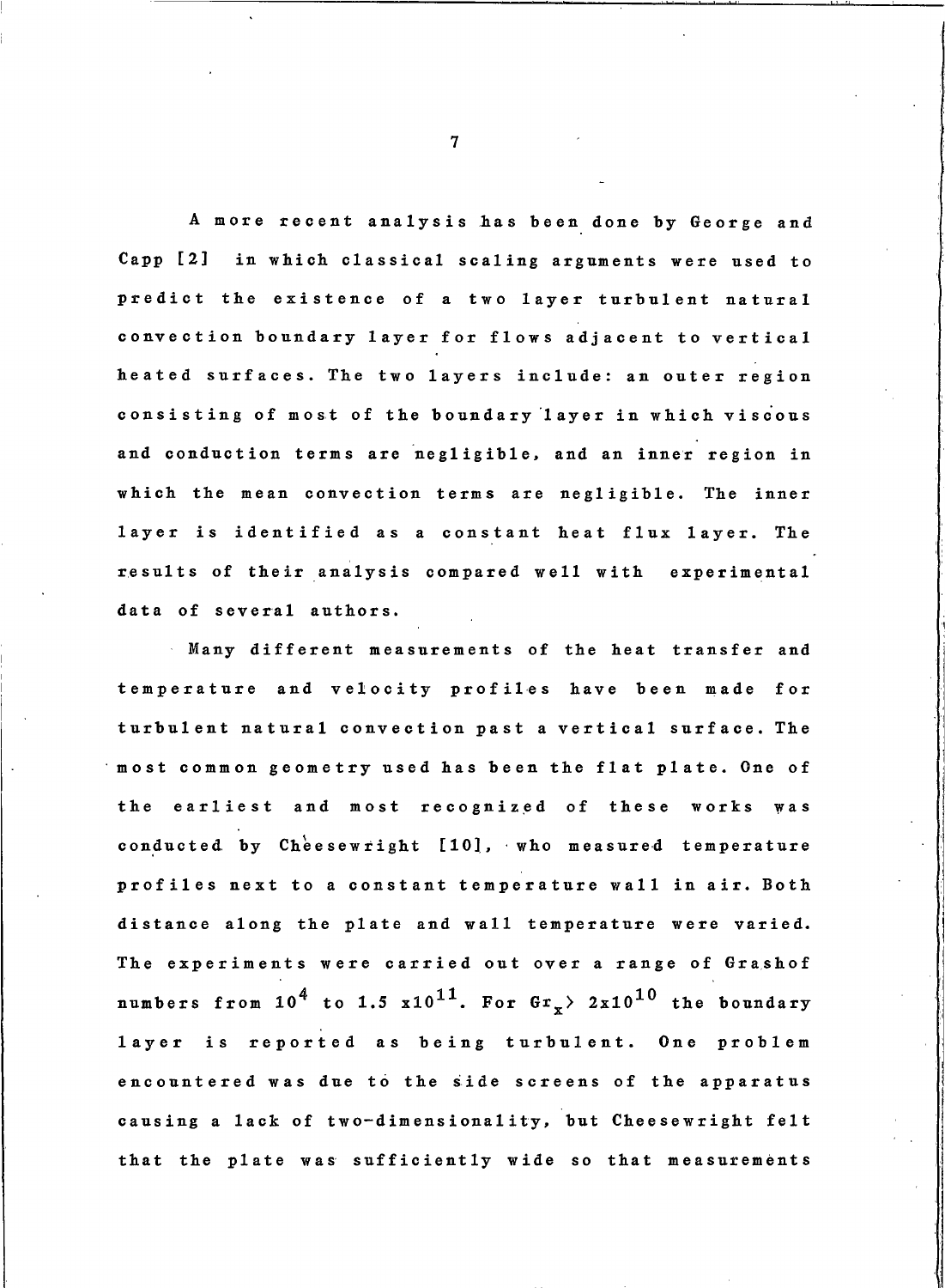down the center-line were not significantly affected. Temperature profiles are plotted as  $\Delta T/\Delta T_{w}$  versus  $(y/\eta)^{-1/3}$ so that the buoyant subrange, as predicted by George and Capp [2], appears as a straight line. The data not only collapsed to a single curve, but also exhibited a well defined inverse cube root region where the buoyant sublayer would appear, as well as the linear region next to the wall. The data are shown to be in reasonable agreement with the empirical results of Eckert and Jackson [7] also.

More recently Cheesewright and Doan [21] have measured spacial correlations normal to a heated vertical flat plate and longitudinal space-time correlations of temperature fluctuations in the transition and fully developed turbulent regions. The flow in the viscous sublayer was shown to be relatively independent from that outside. Also a fairly uniform turbulence structure outside the sublayer was found, as noted by the slow variation of the dissipation length and correlation length scales of turbulence with distance normal to the wall.

Another investigation of the flat plate geometry was undertaken by Warner and Arpaci [1], using a single aluminum flat plate. They showed that for a single constant wall temperature in air, most of the temperature profile data could be collapsed when plotted as  $\Delta T / \Delta T_w$  versus y, the dimensional distance from the wall. An experimental

R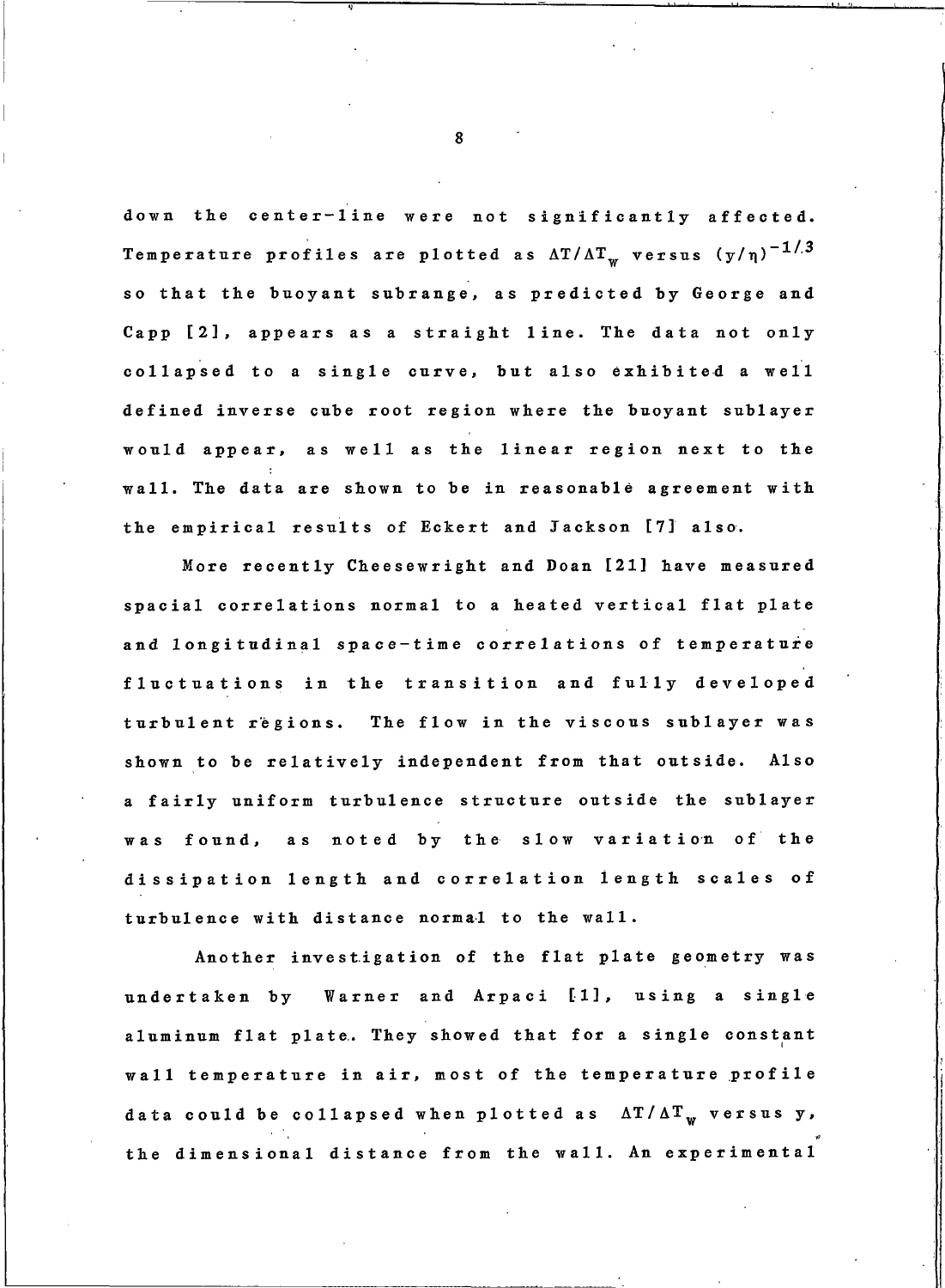study done by Fujii [11] with a vertical cylinder in ethyleneglycol provides the following Nusselt number relationships based on temperature distributions in the boundary layer:

$$
Nu_{x} = .49(Ra_{x})^{1/4} \t Ra_{x} \t 8.5 x10^{9}
$$
  
\n
$$
Nu_{x} = .87(Ra_{x})^{1/4} \t 8.5x10^{9} \t Ra_{x} \t 8x10^{10} \t (2.3)
$$

Comparison of these results with those of Warner and Arpaci [1] at similar Rayleigh numbers shows a poor agreement. This seems to indicate that the relations of Fujii are useful only in the Prandtl number range, (Pr=55), used in his experiment. It should be noted however that because of physical dimensions, length / diameter ratio = 4.34, Fujii's cylindrical apparatus may have produced a significant curvature effect. There were no velocity profiles measured for this geometry.

Fujii et al [3] conducted an extensive series of experiments using vertical cylinders at constant wall temperature. Since the heat transfer at the wall is entirely governed by the wall layer, it can be expected that the heat transfer relation will be the same as that for flat plates as long as the radius of curvature is much greater than the wall layer thickness. They found that for a narrow range of Prandtl numbers, the temperature profiles measured over a wide range of wall conditions collapsed onto a single curve over most of the boundary layer. The

 $\boldsymbol{9}$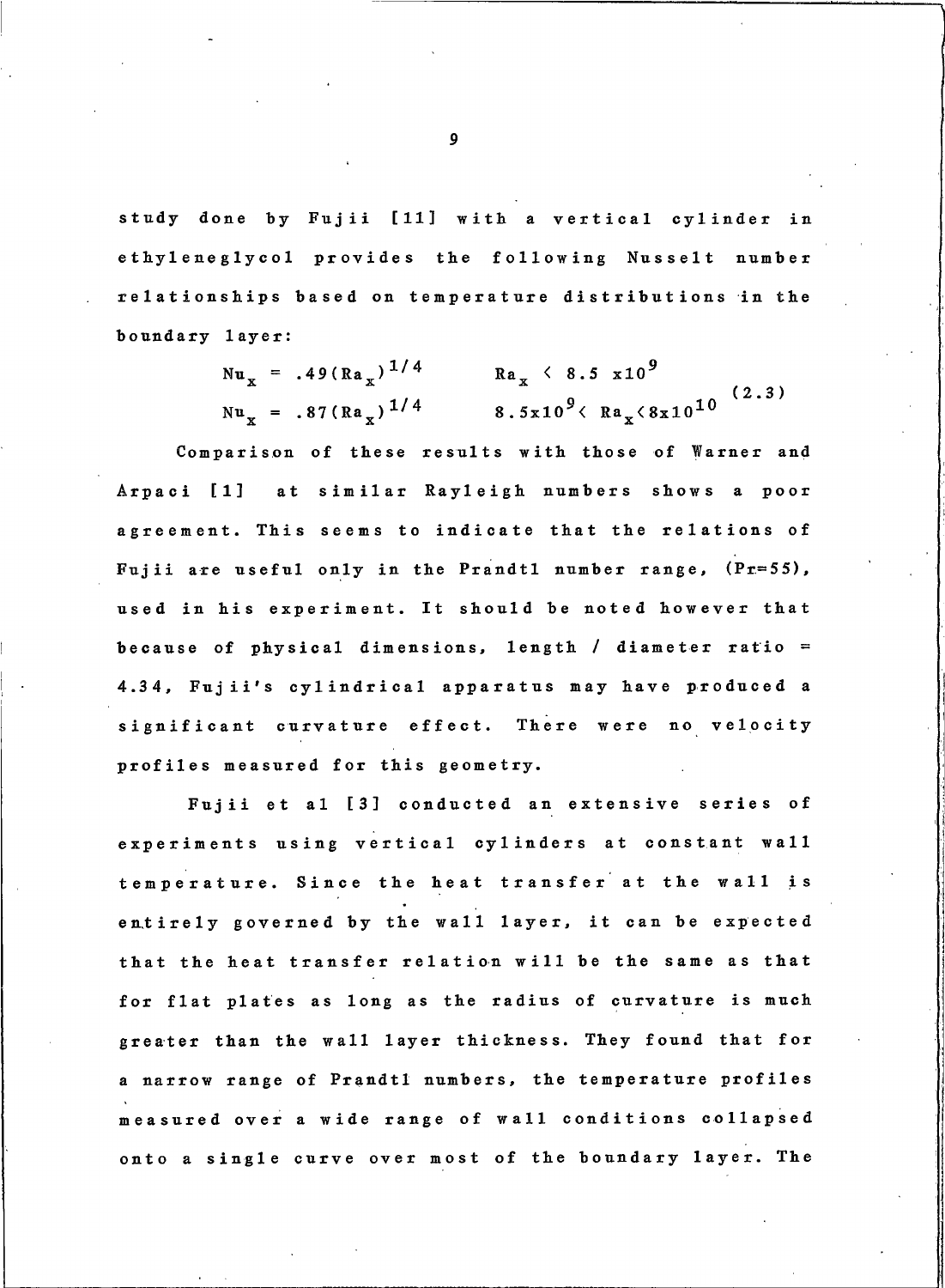profiles for substantially different Prandtl numbers were different as expected. Their results for water, spindle oil, and Mobiltherm oil could be shown to correlate as:

$$
Nu_{x})(v_{w}/v_{\infty}) \cdot 21 = .13 (Ra_{x})^{1/3}
$$
\n
$$
10^{10} \leq Ra_{x}
$$
\n(2.4)

These results are in excellent agreement with George and Capp [2]. It was also determined by mirage method, a method based on the principle that the refractive index of the fluid in the boundary layer decreases with temperature rise, that turbulence began at  $Ra_{x} = 2 x 10^{11}$  for spindle oil. Again, there were no velocity profiles given.

### VELOCITY MEASUREMENT TECHNIQUES

Although the main interest of the work was in the turbulent flow region, it was none the less intended to make some measurements in laminar flow, particularly for calibration purposes. It was therefore desirable that the measuring technique should be such as to permit the measurement of mean velocities both in laminar and turbulent flows. For mean velocity measurements in the latter, the output of any suitable measuring instrument had to be capable of being averaged over a period of one minute or longer, because of the expected low frequencies of the turbulence. Many techniques for the measurement of fluid velocities have been developed and several are described below, along with a discussion of three calibration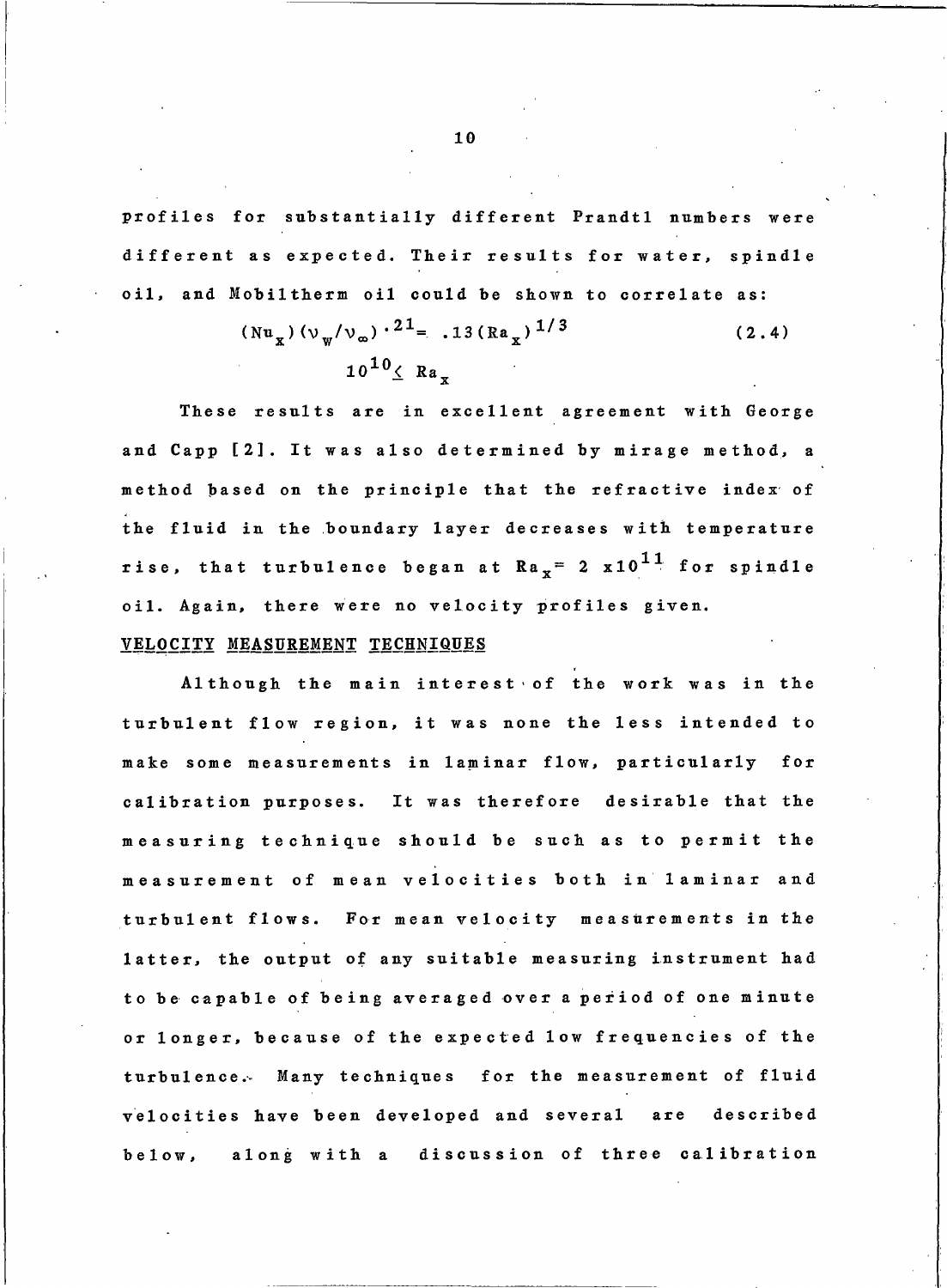procedures that have been used by Hollasch and Gebhart [16], Cheesewright [10] and Aydin and Leutheusser [22].

One of the most commonly used techniques for measuring flow velocities is that involving the measurement of the difference between the local static pressure and the local stagnation pressure at a point in the fluid, using a pitotstatic tube and some form of manometer. It was immediately obvious that this technique could not be used in the present problem because the maximum pressure difference involved would be of the order of  $9x10^{-4}$  in.  $(2x10^{-3}$  cm) of water, much too small to be measured with any degree of accuracy, particularly in view of the need for long time period averaging.

A straight forward optical technique of photographing tracer particles, most often helium filled bubbles, and measuring track lengths has been used with limited success. This method would require a large amount of work involving the analysis of the photographs in turbulent flow. I<sub>t</sub> would not be sufficient to make velocity and velocity fluctuation measurements of the type needed in this investigation, due to the random movement of the air especially near the heated vertical wire where good accuracy is essential.

Another commonly used technique, hot-wire anemometry, is based on the relationship between the rate of heat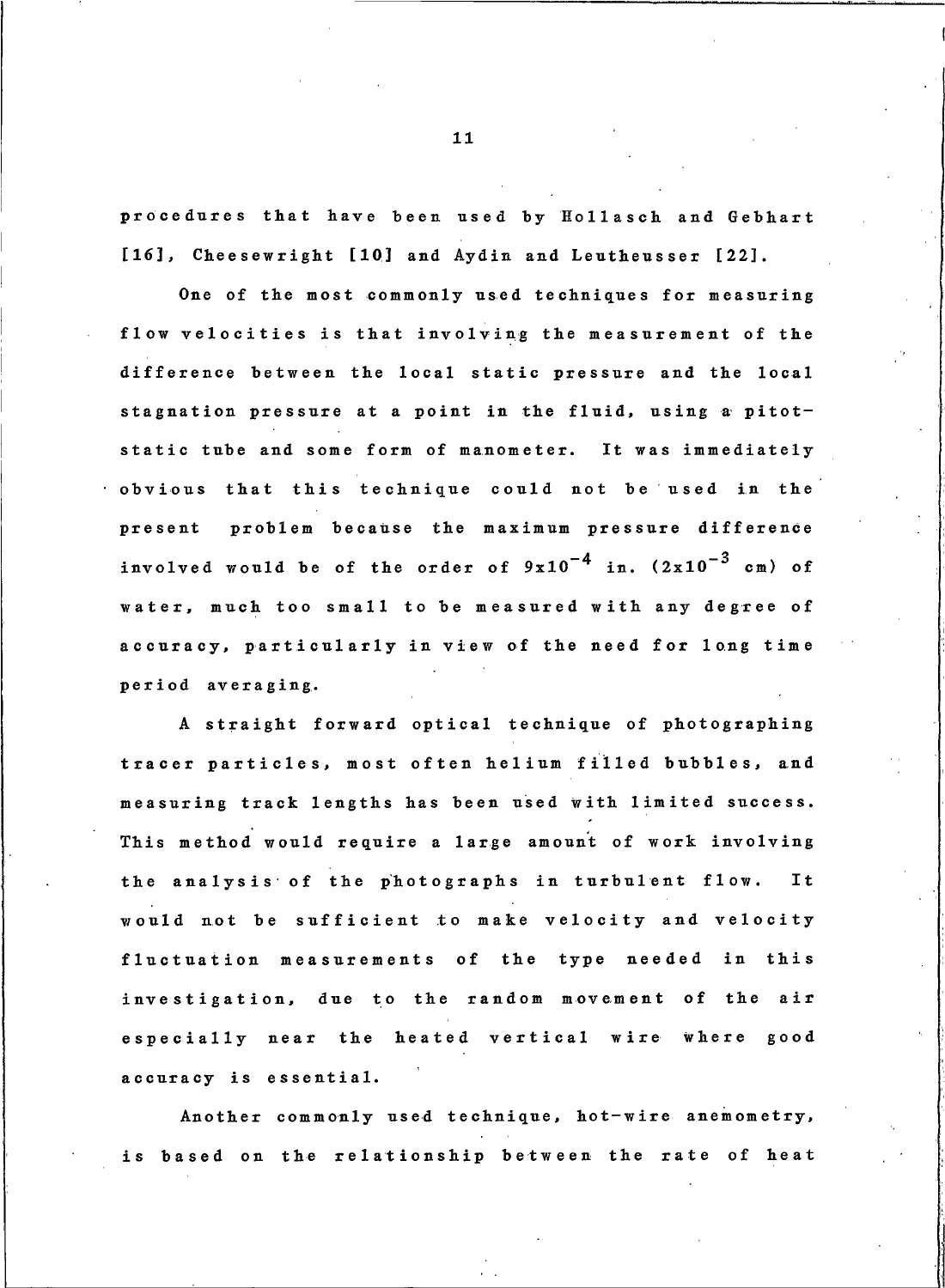transfer from a heated wire and the velocity of the fluid flowing past it. Since this was the method that was eventually used to make velocity measurements, its use in previous natural convection heat transfer investigations and the respective calibration procedures, will be discussed in the remainder of this chapter.

Although hot-wire calibration at high velocites, greater than 10.0 ft/sec (3.0 m/sec), is a relatively simple task using a pitot-static tube and thermocouple to determine a known velocity and temperature, calibration at low velocities is far more complicated. One reason is due to the lack of an instrument comparable to the pitot-static tube that can accurately determine low velocities with which an anemometer output signal can be matched. Another problem encountered is due to the importance of the natural convection cooling of the hot-wire sensor combined with the forced convection flows that are to be measured. This makes it necessary that the direction of the flow in the calibration facility is the same as that in the actual experimental apparatus.

Since the anemometer output bridge voltage is governed by the temperature as well as the velocity of the fluid being measured, calibration must be made at the exact temperature encountered in the flow or a temperature correction factor becomes necessary.